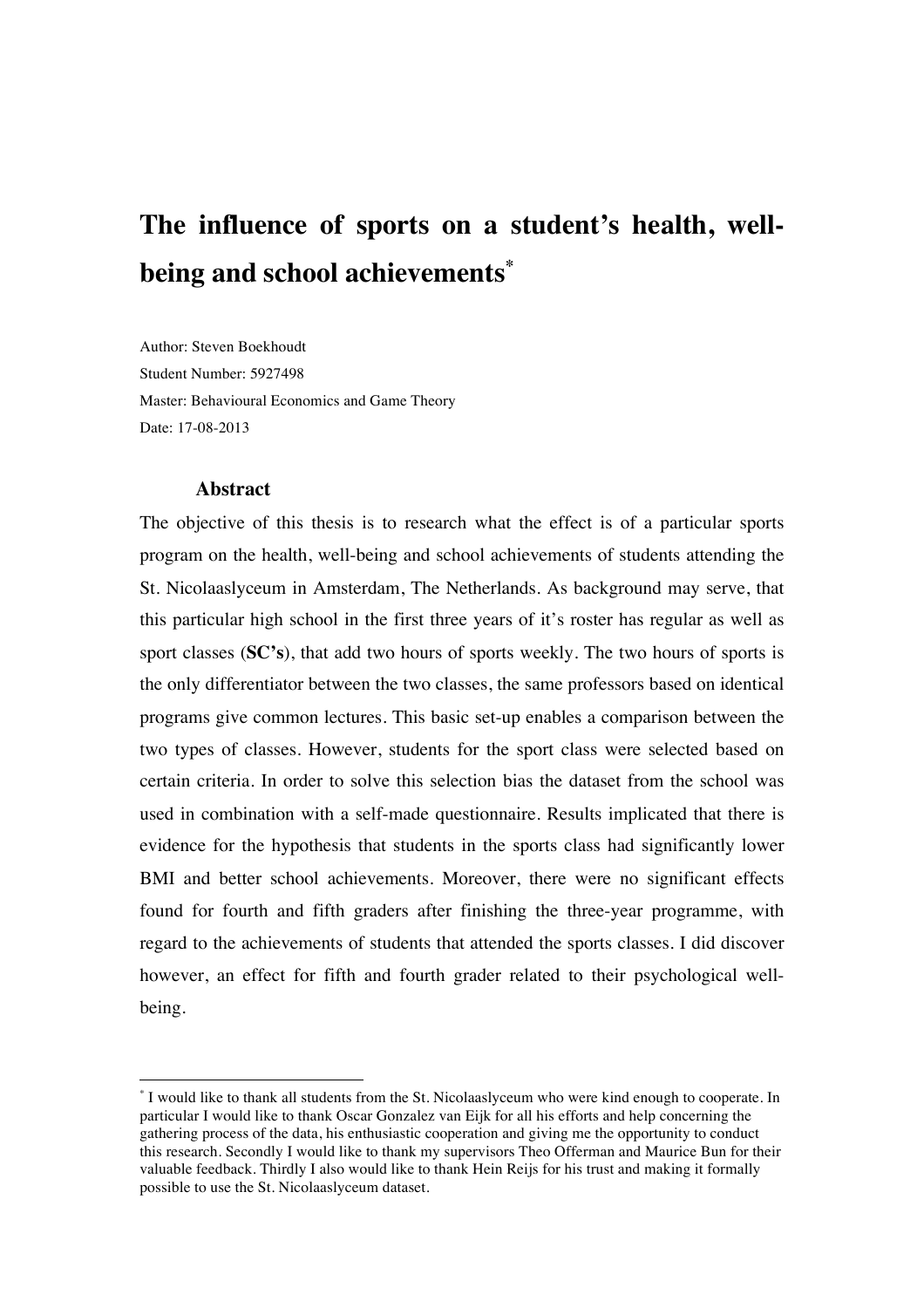### **1. Introduction**

The question is if, and how, students profit from attending this particular SC?

There are three reasons why this question might be relevant for science and society.

First of all, the school has been debating the continuation of the SC's for quite some time. A scientific paper that addresses the impact of the SC's could give more factual input into this discussion based on thorough research.

Secondly, the paper might initiate an expansion of the SC set-up e.g. it is now confined to "VWO" students but could it be extended to "HAVO" students?

Lastly, as the school was in heavy support of the research, I was able to assess the relevant facts and have students fill-out a self-made questionnaire that generated unique and high-quality data. To research the effect of this program could mean a contribution to the existing literature that concerns itself with the correlation of physical exercise (**PE**) and/or academic achievements, health and psychological wellbeing.

In the past five years a rapid increase of research has been done on the effect of PE on academic achievements. The reason for this, is that despite the potential beneficial health effects of PE a downward trend is shown in opportunities given by schools to do PE in the United States. Schools are pressured to ensure that their students are academically successful and not per-se to keep them physically healthy (Erin K. Howie, Russell G. Pate 2012). However, it is found that the practice and policies of (pre-)schools regarding the physical activity of their students are highly influential (Russel et al, 2004). By researching the effect of PE on academic achievements it is hoped to establish irrefutable evidence that it is also in the self-best interest of schools to provide PE to students. The vast majority of research points out that there is a positive correlation between PE and school achievements, health and psychological well-being. That being said, there are still inconsistencies between different scholars which make it difficult to reach any solid conclusions (Erin K. Howie, Russell G. Pate 2012). To make a strong case for school boards regarding the importance of PE, a carefully designed and highly reliable research must be established that deals with the biases of previous research. I.e. there is a continued effort to improve the quality of research.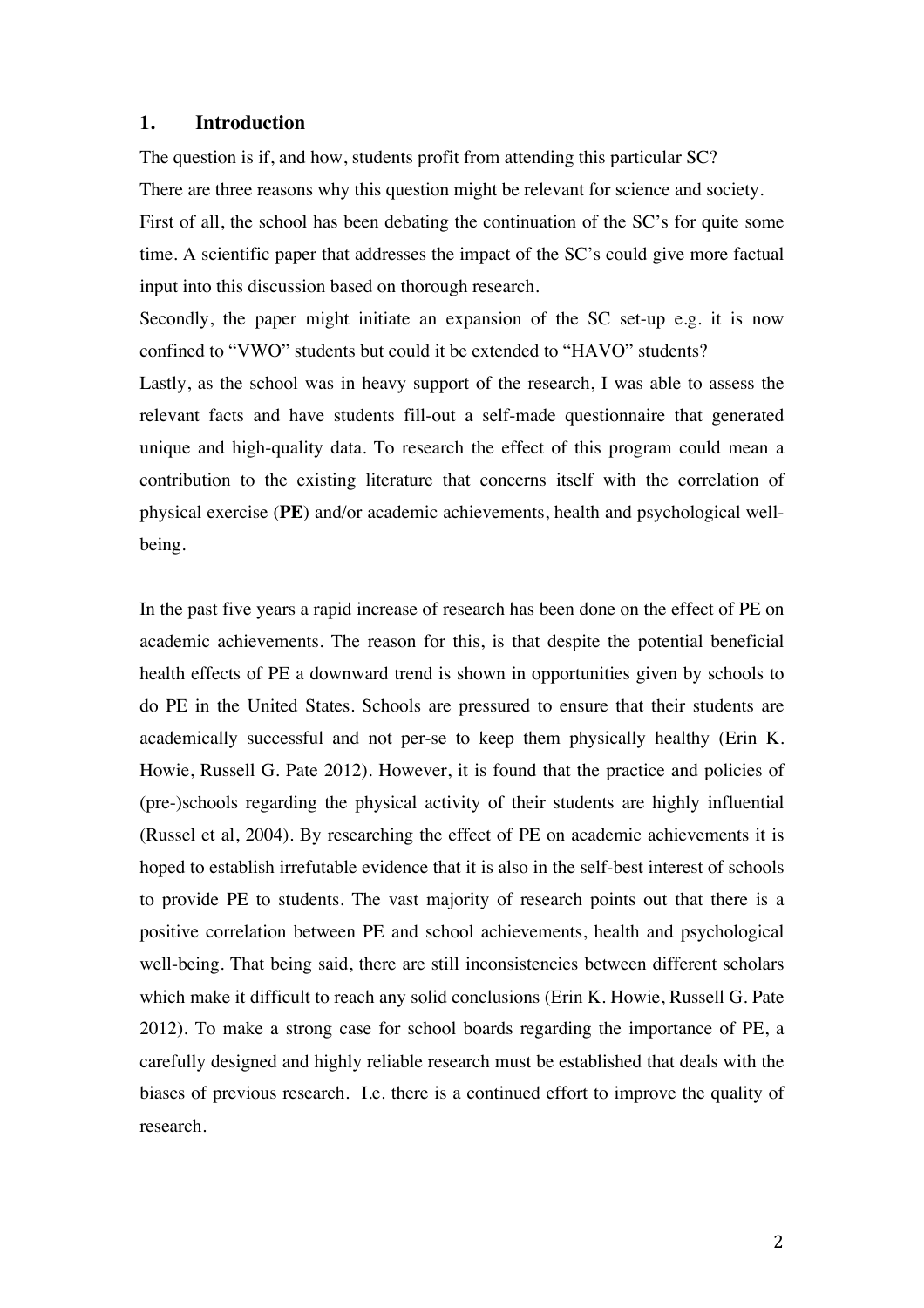So, what are the central biases that the previous studies had to cope with? It is possible to divide the general literature in two types of studies. The first type of research is a correlation based, i.e. cross-sectional. The main problem with this type of research is that it has to cope with so-called "omitted variable biases". Meaning that alternative factors that could explain the correlations are not included such as cognitive skills, parental education, logistic support or even motivation (Thomas J.H Keeley and Kenneth R. Fox 2009). For instance, a study pointed out that there is a positive link between PE and academic performance (Lidner, 2002). However, it did not take into account the effect of parental involvement on school achievement (Jeynes, 2003; Trots et al 2003). More involved parents could help or pressure their children to do PE for instance based on health considerations. Not including parental involvement as a control variable in a model, would lead to "omitted variable bias". To circumvent the modelling problem of including all potential variables correlated to PE and academic achievements, health and psychological well-being, intervention studies come into play.

This second type of research means in practice that the experimenters introduce a physical program at a certain school and then quantify the progress made over time. The main problem in the related existing literature is, that the end results are usually compared to a baseline, which was established before the intervention. In other words, students are *not* randomly assigned to a control group (no sport program) and a treatment group (with sport program). If done properly, all personal characteristics and time effects can be kept "constant". It appears that this has not yet been done (K. Martin, 2010).

Here in it is attempted, to come up with more solid evidence then the previous status quo. The unique and extensive dataset will be used from a high school located in Amsterdam called the St Nicolaaslyceum. At this school there are regular classes and sports classes (**SC**). They differ from each other, only in that the student of an SC gets two additional hours per week to attend a sports programme. This enables a comparison of a control group (regular classes) to a treatment group (SC). Unfortunately the students are not randomly assigned (as would be ideal) to one of the two classes. The students that go to the SC are being selected and also have to apply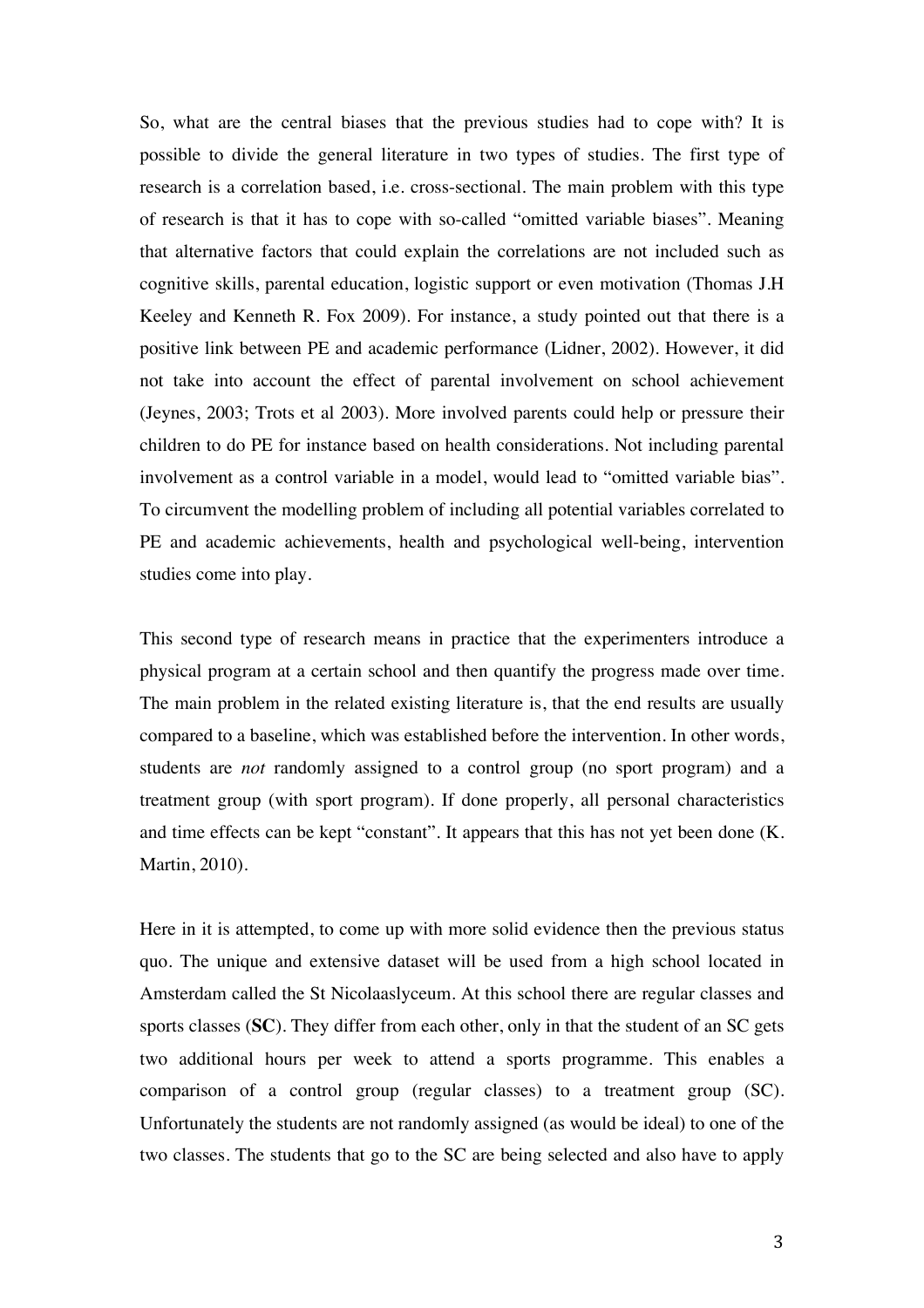for the class. Consequently this leads to a (self) selection bias. Nonetheless, when taking all the selection criteria into account, one may say that the students were conditionally random assigned to one of the classes. I.e. a "quasi-natural" experiment will be used in this research. The literature researched indicates that this has not yet been attempted and therefore could create a different perspective and hopefully improve the overall quality of the research in this area.

#### **2. Literature review**

In 2000, the WHO declared that obesity is the number one global epidemic. Besides the US, UK and Germany, the Netherlands has one of the highest rates of overweight people (WHO, 2000). This growing problem is also confirmed for children aged 4-16 (den Hurk et al, 2006) in the Netherlands. Being overweight can have a profound negative effect on health. Causal relationships are found between being overweight and cardiovascular disease, coronary heart disease, cancer and diabetes (McGrinnis and Foege, 1993; WHO, 2000; Philipson, 2001) and more.

It is broadly supported in the literature that doing sports or PE can have positive influence on the physical health. A narrative review done by Warburton (2006) concludes that there is irrefutable evidence for the causal relationship between exercising and the prevention of a variety of chronic diseases (e.g. cardiovascular disease, diabetes, hypertension, cancer, obesity) and that it decreases the chance of a premature death. The importance of the first hypothesis is therefore straightforward. The research conducted at the St. Nicolaaslyceum shows that about 11 per cent of the children are overweight or even obese. In light of the growing problem in general and the findings on the overweight, the focus will lie on the question if the SC can have a decreasing effect on BMI.

#### **Hypothesis 1:** *A student in the SC has a lower chance of overweight.*

To test this hypothesis body mass index (BMI) will be used as calculative measurement. Since BMI is as function of length and weight, it is possible to compare people with different postures. To assess whether or not students are overweight the BMI-for Age growth charts are being used (CDC, 2009). These charts take into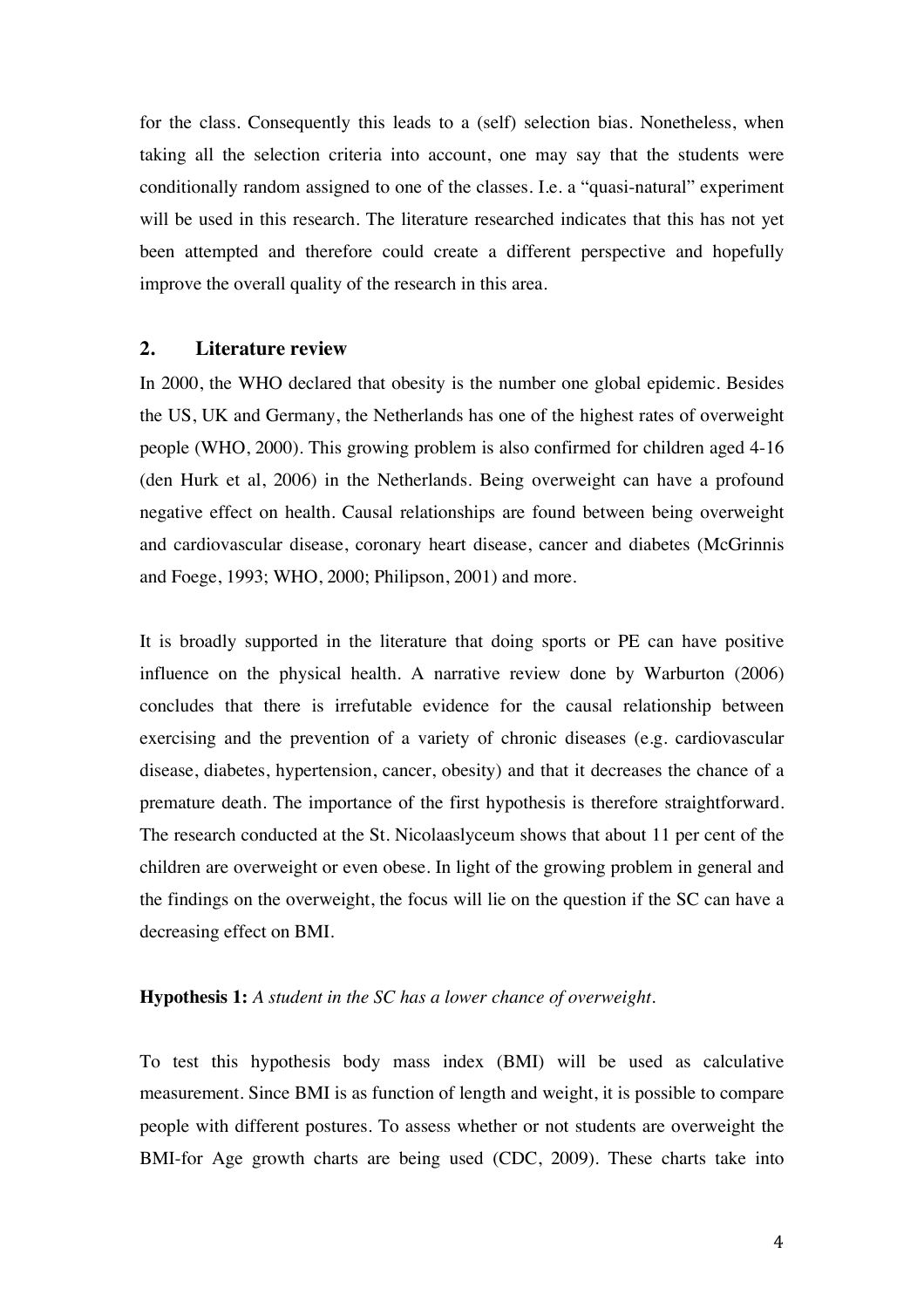account the differences in age and gender when giving the boundaries for a child's (un-)healthy state.

Besides a normal BMI having positive physical health effects, it is also found to have an indirect positive effect on happiness via "perceived" health (Vermaat et al 2006; Hassemen 2000). Leading to the second important part of this research, namely the psychological well-being of the students. Besides perceived health, there are alternative routes in which PE can influence the psychological well-being of students. A population study done in Finland for example concluded that individuals who at least did some type of PE 2-3 hours per week experienced significantly less depression, anger, cynical distrust and stress. Also, these individuals had a higher sense of coherence and a stronger feeling of social integration (Hassemen, 2000). At the University of Bristol a study with nurse students pointed out that there is a significant correlation between PE and self-esteem. However, this was not found when testing the correlation of BMI on self-esteem. This might imply that not all the effects of PE are through BMI (Hawker, 2001). To avoid having to go into the complexity of how exactly PE (directly or indirectly) influences the psychological state, this research will limit itself to the following hypothesis:

#### **Hypothesis 2:** *Being in the SC contributes to the psychological well-being of students*

For the grading of the psychological well-being of students the Oxford Happiness Questionnaire (OHQ) is used. The OHQ is found to be significantly correlated to extraversion, neuroticism, psychoticism, satisfaction with life, Self-esteem, life orientation test, life regard index, depression-happiness scale, DH positive items and DH negative items (P. Hills, 2002). The OHQ was tested at the Oxford Brookes University in assignment of the experimental psychological department. The age of the test subjects ranged from 13 to 68 years  $(M=30, SD=12.9)$ .

The last part of this thesis will concern itself with the effect of the PE on the cognitive functioning of students and their academic achievements. Most intervention studies have concluded that by introducing a sport program, the grades of students were enhanced (Martin, May 2010; Howie and Pate 2012). For instance, a two-year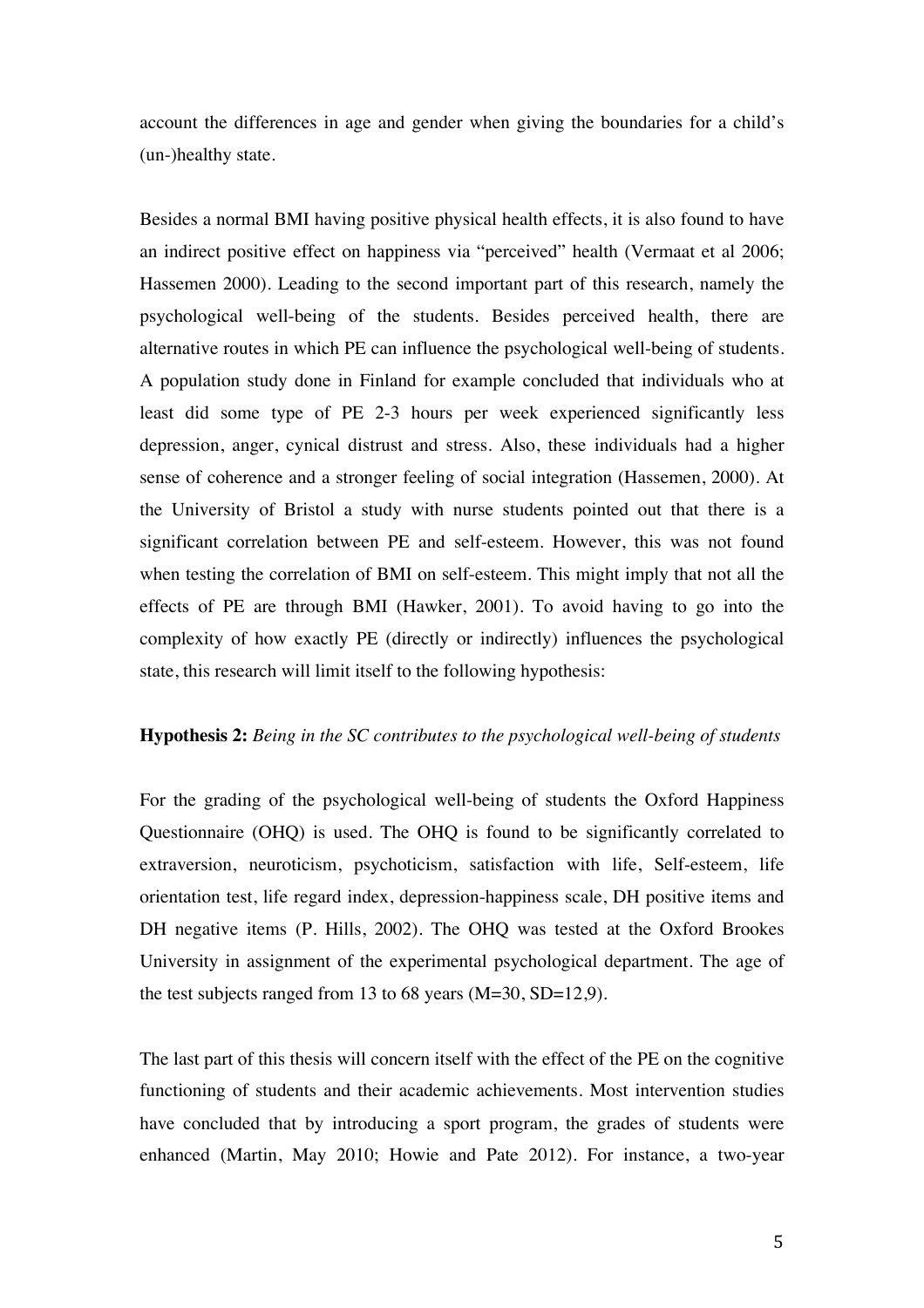physical activity intervention was found to improve children's math scores (Hollar D et al, 2010). In addition to the intervention studies, most cross-sectional research also confirms that there is a positive relation between PE and academic achievement (Lidner KJ, 2002; Field et al 2001). Alternatively, it was found that children could spend less time learning academically and substitute this time for physical activity without a decreasing effect on academic achievements (Ahamed et al, 2007).

Because of the explained pitfalls regarding intervention studies and cross-sectional studies, a more thorough clarification might be desirable on how PE could influence academic achievements of students. Budde et al. (2008) concluded that acute coordinative exercise improves attentional performance in adolescents. From a neuroscience perspective, it was confirmed that PE could increase brain nerve growth and brain blood vessel (Cotman and Berchtold, 2000; Herholz, 1987), which in turn could increase academic achievements. Another perspective is given by a research that tested the direct effect of treadmill walking on cognitive control of young adolescents. The results indicated an improvement of the response accuracy, larger P3 amplitude and better academic performances (Hillmann, 2009). From a more behavioural point of view it was found that the social behaviour of students within the classroom reported by teachers was enhanced due to PE. On the other hand, they did not find a positive relation to academic achievements (T. Dweyer, 1979). Contemplating all the above-described research, one may get the suspicion that the SC can also enhance academic achievements of students. Because of the variety in clarifications regarding how sport can influence academics achievements the hypothesis will be restricted to:

#### **Hypothesis 3:** *Being in the SC increases the average grades of the students*

All grades were retrieved from the school year 2012-13 and the averaged was calculated per student.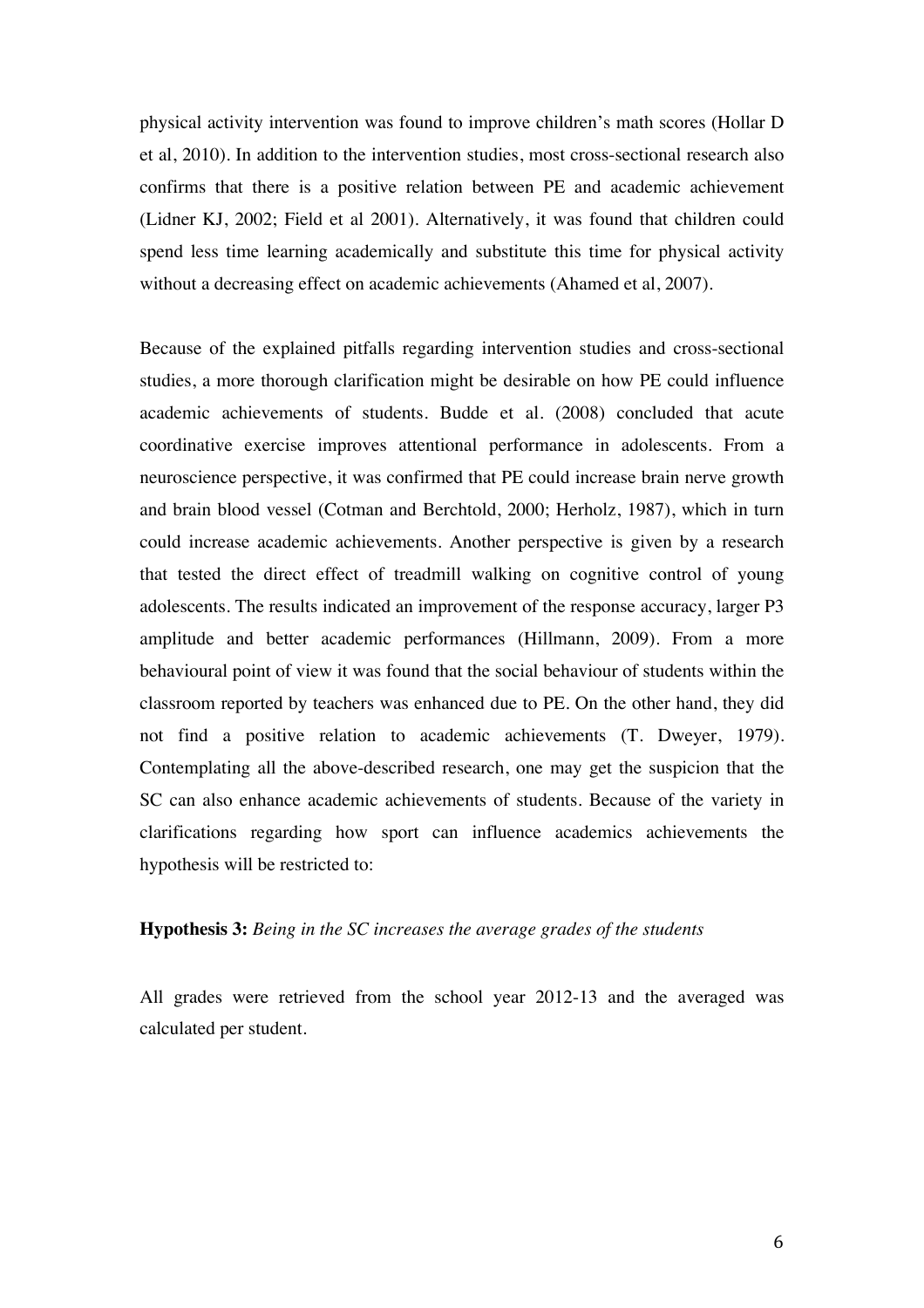#### **3. Data description**

#### **3.1 School description**

The St. Nicolaaslyceum high school is located in an affluent neighbourhood in Amsterdam. For students it is possible to get three different levels of schooling  $HAVO$ , VWO, Gymnasium<sup>1</sup>. There are more than a thousand students and more than one hundred employees. In October 2012 the school moved to a state of the art building.

As an open catholic school they have a positive attitude to other religions. The central believe is that through helping and caring for each other it is possible to create a social environment in which every student can flourish. An environment to treat everybody equally, but at the same time the individual differences are cherished. Therefore, the school pays special attention to the feelings of safety for all students, so that they can retain their individuality, regardless of their appearances, descent, sexual nature or religion.

#### **3.2 SC description**

!!!!!!!!!!!!!!!!!!!!!!!!!!!!!!!!!!!!!!!!!!!!!!!!!!!!!!!

In the context of this study the school is especially interesting because of the existence of the "Sport+ klas" (SC). The SC is only available for VWO students who are able and willing to attend. They will get exactly the same schedules and teaching as the regular VWO student's apart from two extra hours of a sport program per week. The requirements to get into the SC are at least HAVO/VWO advice from the previous school and a minimum score of 543 on the  $CITO<sup>2</sup>$  test. When seated in the SC, students will be in this specific class for three consecutive years. During this period students will learn and be tested in a variety of sport disciplines. After the third year all students (including the "regulars") have to choose a specialization, everybody is mixed and the SC stops.

<sup>&</sup>lt;sup>1</sup> VWO & Gymnasium = higher education, HAVO = medium education, VMBO-T = lower education VMBO-K, VMBO-B = lowest education.

<sup>&</sup>lt;sup>2</sup> CITO is a Dutch uniform nation wide testing programme, scoring pupils of elementary schools to eligibility for high schools, which rank as preparatory academic (VWO & Gymnasium) or higher education (HAVO), medium education (VMBO-T) or lower education (VMBO-K, VMBO-B).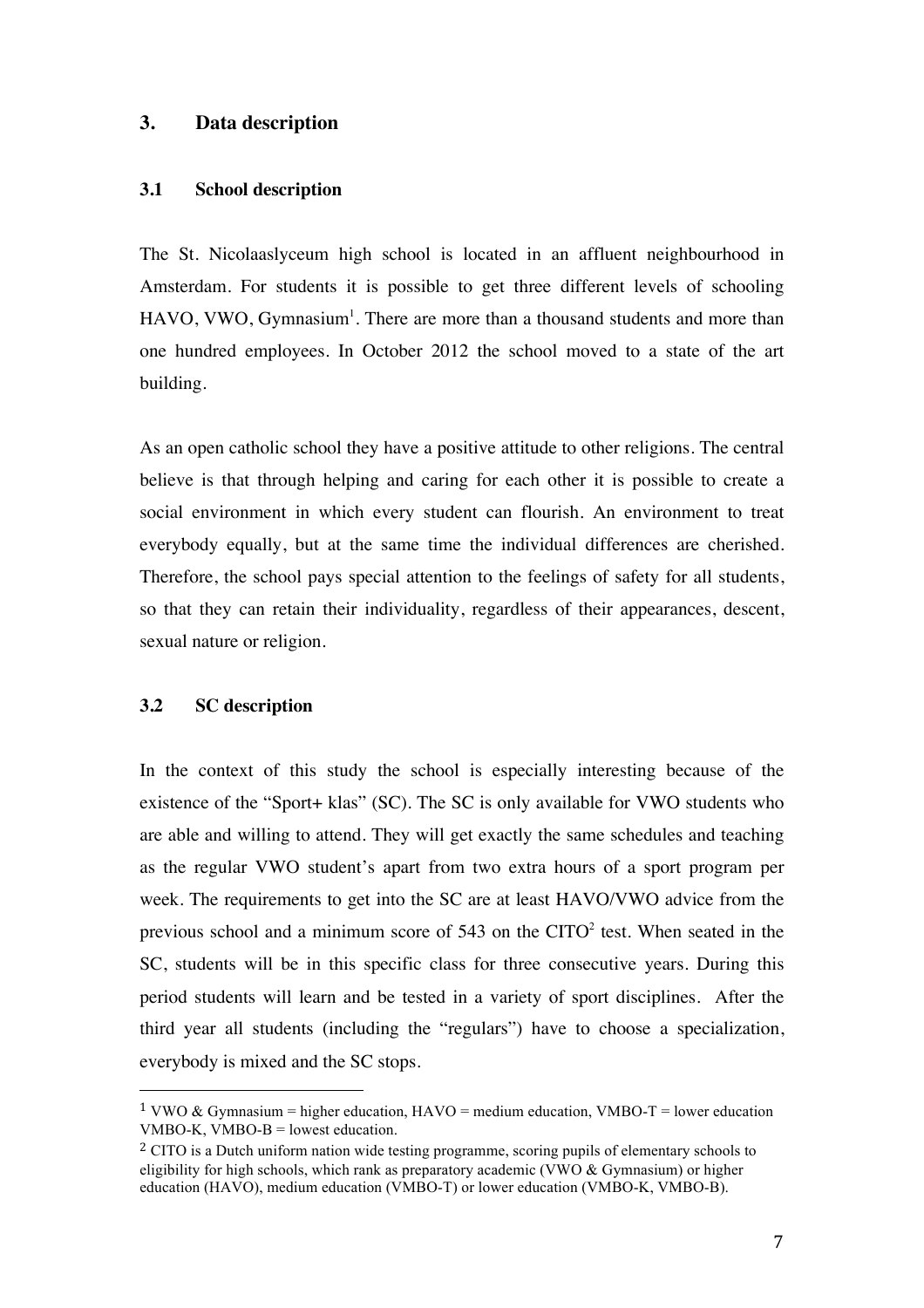When students apply for the SC based on the minimum requirements, they are invited to a sports day to test their physical abilities. Also their previous teachers are asked to fill in a short competence questionnaire (see appendix 1). After this is done, the school selects the students that are most suitable for the SC. In addition the regular school fee, parents (with children in the SC) will be charged an additional 285, - euro per year. The philosophy and goals behind the SC are to have fun, develop a sport attitude, awakening of own possibilities and develop persistence. Besides this the social ambiance within the class is very important. Tolerance, acceptance and respect are the three core values. This is of course in line with the general philosophy of the school. The only difference is that in the SC students get a social competence report (see appendix 2) on top of their academic achievement report (Source: http://sintnicolaaslyceum.mwp.nl/).

#### **3.3 Questionnaire description**

The relevant data were collected in three different ways. First of all the high school itself had an elaborate dataset. It was possible to distillate grades, CITO scores, advices from previous teachers, student personal characteristics and the frequency of absence. Thus, making it possible to identify two of the five abovementioned selection criteria. All data was orderly stored and convertible into a spreadsheet.

Secondly, it was made compulsory for *all* 385 students attending VWO (including SC and non-SC) to fill out the questionnaire. This was done in a controlled environment on the computer under my supervision. In part 1 of the questionnaire general questions were asked that shed light on the parental education levels, relationship status of biological parents, native language, affinity with SC and sport behaviour outside of school (calculated in average hours per week). In the second part the OHQ included in the questionnaire was answered. Giving a grade on a scale from 1 to 7 with respect to the individual's happiness. The third part of the questionnaire comprised of the so-called "reading the Mind in the Eyes" test specially designed for children (S. Baron-Cohen et all, 2001). This revised Eyes test for children is proven to detect subtle individual differences in social sensitivity. Students were also given a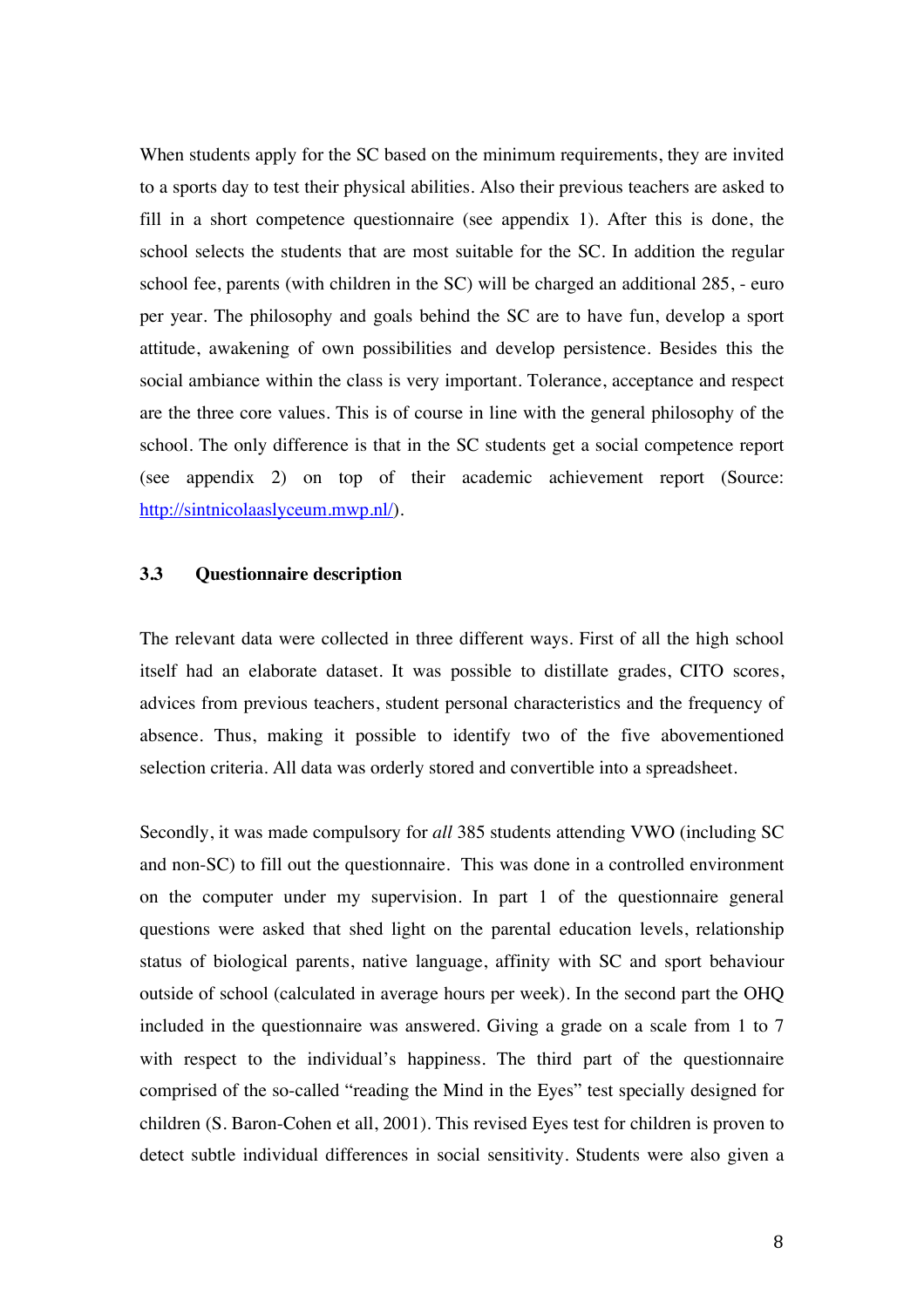grade in this part, now on a scale from 1 to 10. I translated both tests into Dutch (see appendices  $3 & 4$ ).

Thirdly, all students were measured and weighted, after that all data was directly written into a spreadsheet, in order to calculate their BMI. A conscious choice was made to collect the measurements by hand, to avoid any self-reported errors.

#### **3.4 Sample description**

|                     | $#$ students<br>in the SC | $#$ students<br>normal track | $#$ students<br>side-track | total $#$ of students<br>per class |
|---------------------|---------------------------|------------------------------|----------------------------|------------------------------------|
| Column              |                           | (2)                          | $\mathfrak{I}$             | (4)                                |
| <b>First Grade</b>  | 22                        | 23                           |                            | 45                                 |
| Second Grade        | 28                        | 27                           |                            | 55                                 |
| Third Grade         | 27                        | 24                           | 59                         | 110                                |
| <b>Fourth Grade</b> | 24                        | 25                           | 66                         | 115                                |
| <b>Fifth Grade</b>  | <u>21</u>                 | <u> 11</u>                   | $\overline{28}$            | <u>60</u>                          |
| <b>Total</b>        | 122                       | 110                          | 153                        | 385                                |

**Table 1**

Table 1 shows the division of students over the SC and the regular classes in each of the five grades of the school year 2012-2013 (all data was gathered at the end of the school year). Column (1) shows all SC students, which are all in VWO track only by definition. Column (2) shows the "regulars", which are all in VWO track only by definition. Column (3) shows students who joined the VWO track in the third year and who are by definition not in the SC. As with regards to these students it was hard to tell whether they would do better on HAVO or VWO. These students start off in a "side-track" for two years and then get redistributed to either the HAVO or the VWO track. Column 3 shows that 59 students came from this side-track to join the VWO track and that 66 students came from the same side-track last year and made it to the next year. The reason for the sudden drop in the number of students in the fifth grade is simple due to fewer applications in that particular year.

#### **4. Theory (the model)**

To test the effect of the SC on the variables of interest the selection bias must first be solved. The selection criteria for getting into the SC are: CITO score, advice from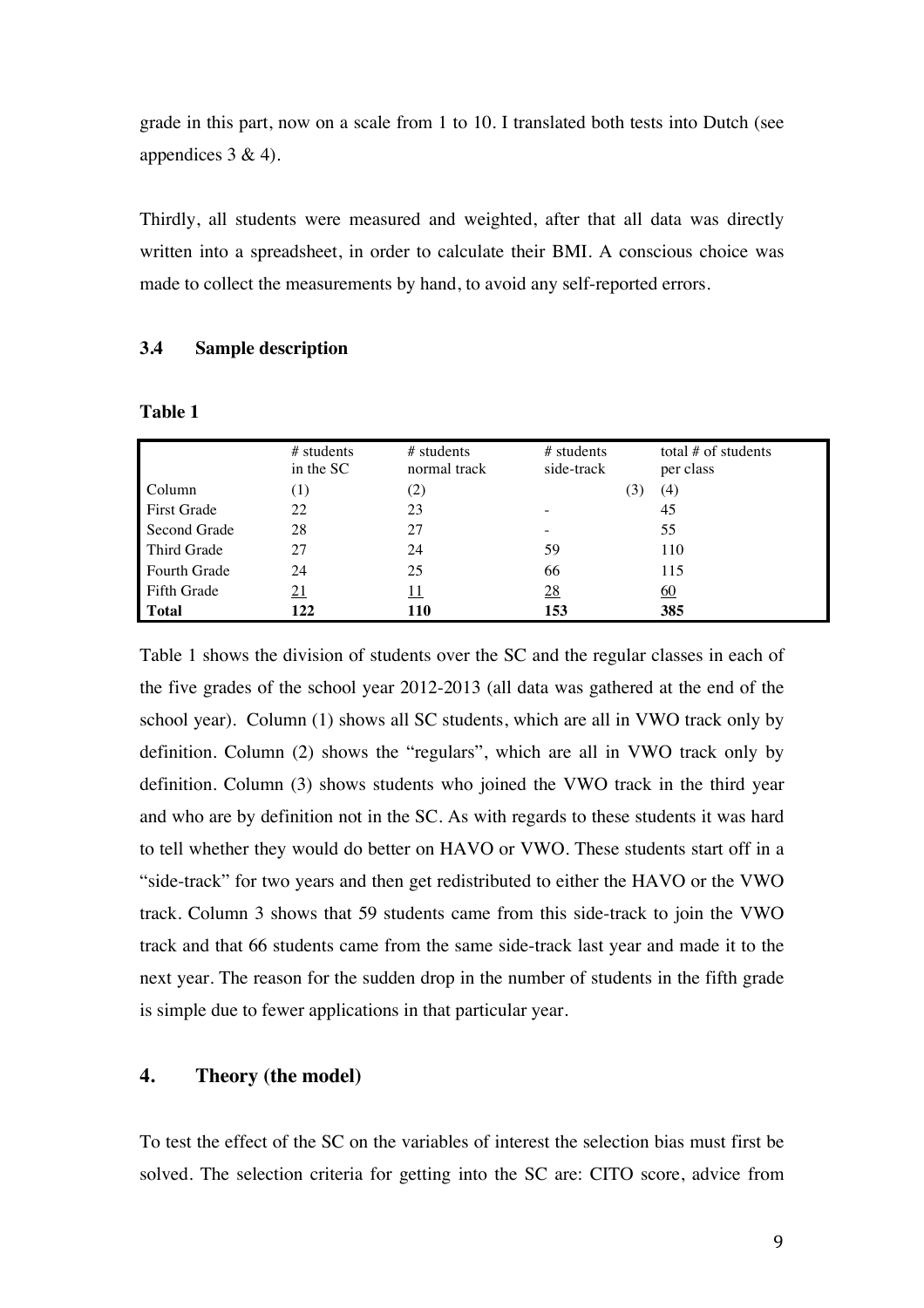previous school, competence questionnaire report, physical ability and evidently a student has to apply. The easiest way to solve a selection bias is to include all selection criteria in a multiple regression model (Stock & Watson, 2012, pp 271- 275). Assuming that all these criteria are included, one may say that the students were conditionally "random" assigned to either the SC or the regular classes. Making it possible to analyse the pure effects of the SC. I.e. when keeping constant all differences (with respect to the selection criteria) between students in the SC's and students in regular classes, it will be possible to isolate the effect of the SC's on the academic achievements, physical health and physiological well-being of students. The selection problem can be divided into five smaller problems. First I address the selection bias from advice related to the VWO track.

#### **4.1 Selection bias CITO and advice**

First, *all* students are selected on the basis of their CITO score. The requirement to get into the SC is to have a score of *at least* 543. In case this criterion is ignored, it would be impossible to separate the effect caused purely by attending the SC as opposed to having a higher CITO score to begin with. Fortunately, the CITO scores for all students are known. By including this in the model as a quantitative measurement, one can estimate the effect of having a higher CITO score. As a result, the effect caused by CITO score from being in the SC is identified and neutralised. I.e. there is a true comparison of SC and non-SC disregarding the influence of a higher CITO score as a requirement to qualify for the SC.

Secondly, the same story holds for the problem that students are partly selected on the basis of the advice given by their previous teacher. The criterion is that students should at least have obtained VWO advice to get in the SC. So, HAVO/VWO advice is a disqualifier. *Since there are also students in the regular and side-track classes with HAVO/VWO advice*, this should be corrected for. As a background, a student with a HAVO/VWO advice and a high CITO score may still qualify for the VWO track or vice versa. In order to eliminate the effect, a dummy variable is created called "VWO", which is 1 if a student has VWO advice and 0 if not. The estimated beta of this variable denotes the effect of having VWO advice on the depending variable.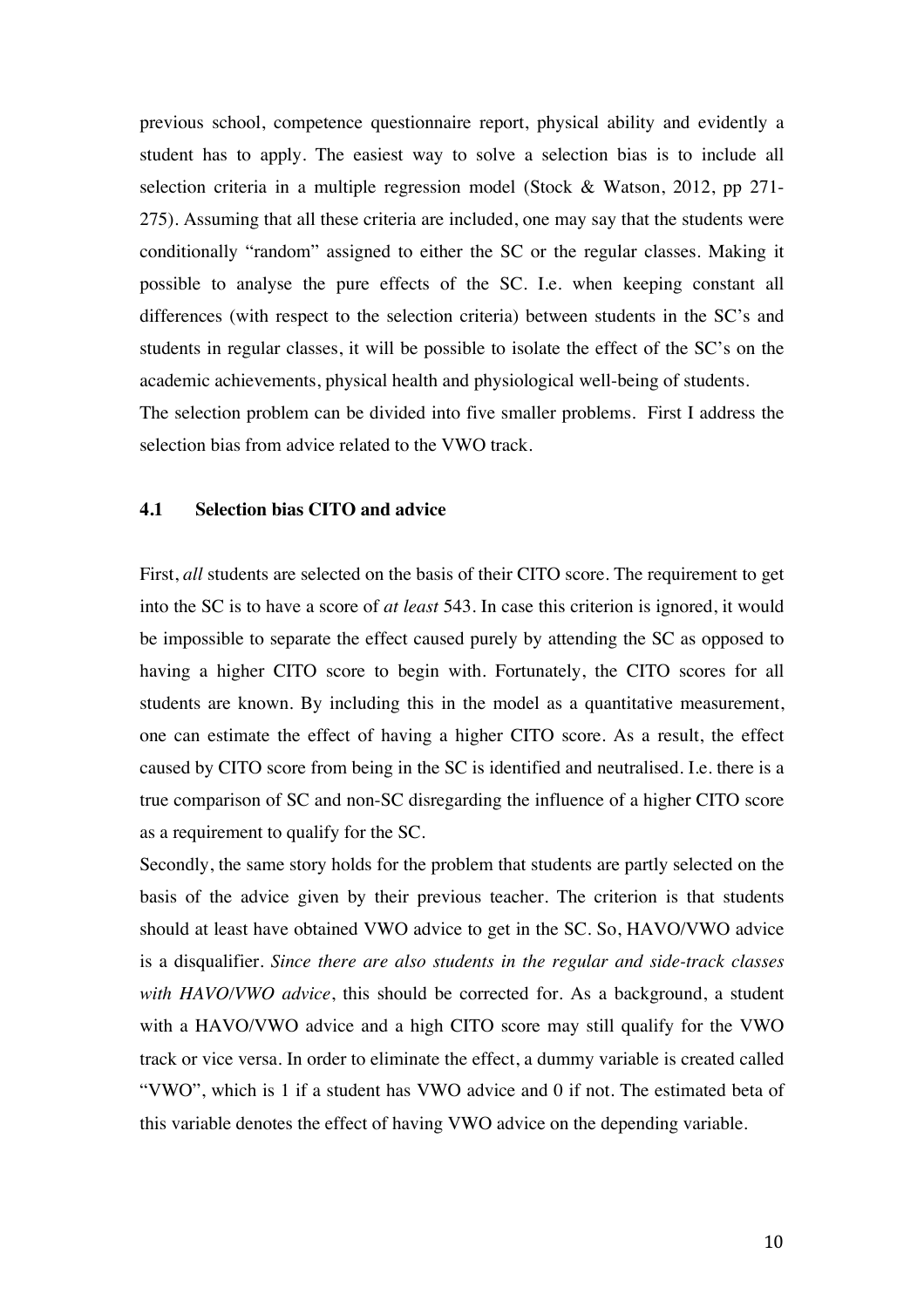#### **4.2 Selection bias social competence**

Thirdly, students in SC are selected partly based on a social competence questionnaire filled in by their previous teachers (see appendix 1). As will be explained below, this selection method is somewhat vague and appears not to be very influential.

Additionally they are given a social competence report while attending the SC (see appendix 2). The fact that social behaviour is represented as a formal selection criterion and measured during the SC program, could pressure the students to become more aware of their social behaviour and potentially get more competent without any clear relationship with their sporting activities.

To test if students in the SC are socially more competent part three of my questionnaire subjected *all* students to the so-called "reading the Mind in the Eyes" test specially designed for children (S. Baron-Cohen et all, 2001). This revised Eyes test for children is proven to detect subtle individual differences in social sensitivity. All students were given the same set of pictures of eyes (for an example see appendix 4) and had to choose out of four answers that best describe the emotion or thoughts of the person in the photo.

Comparing the grades form "the EYE" test of the SC to that of the regular classes led to the conclusion that there are no significant differences between the two (for STATA output see appendix 5). I.e. there is no direct evidence from the EYE test that students from the SC are socially more competent. After discussing this with the teachers that select the students for the SC they have pointed out that they find it difficult to assess the social competence questionnaire filled out by previous teachers. Every teacher, they argue, gives social competence grades within their own frame of reference, which in turn leads to an arbitrary outcome. The experience of the SC selection making team is that these social questionnaire reports can be very misleading and therefore should be taken into account with caution. Secondly, they told me that never in the ten-year history of the SC it had happened that a student was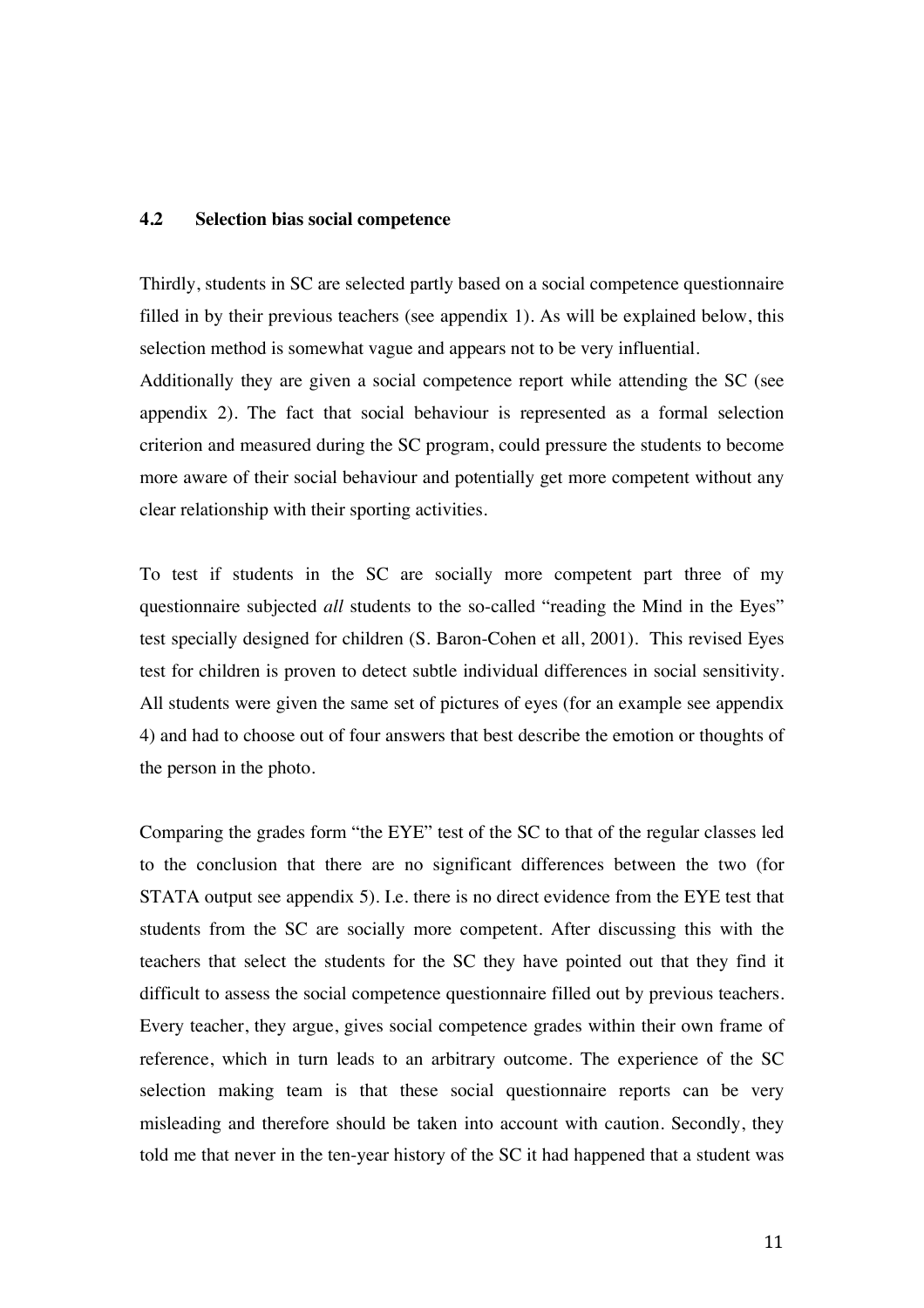dropped out of the SC because of social incompetence. Therefore the assumption is that students in the SC are not socially different.

#### **4.3 Self-selection bias**

The fourth problem in regard to the selection bias is self-selection. It could be that students who apply for the SC are different from the regular students when it comes to school achievements, health or psychological well-being because of a natural selection process. For example, it is found that parental involvement can influence academic achievements of students (Jeynes, 2003; Trots et al 2003). More involved parents could help or pressure their children to get into the SC, because of for instance health considerations (as discussed in the introduction). The effect of the SC on academic achievements can then also be explained because of involved parents.

Commonly, a self-selection is resolved by including all control variables that are correlated with the variable of interest and the dependable variable (Stock & Watson, 2012). Or in light of this study, variables that on one hand increase the chance of being in the SC and on the other hand are correlated with health, school achievements and psychological well-being of students. After a broad study of the literature, it was decided to use parental education level as a comprehensive variable with respect to all possible influences of parents. A variety of effects of parental education on their children's health, academic achievements, and mental well-being can be found. For instance a study conducted on six-year-old children in Germany shows that parental education is negatively correlated with obesity (BMI) (Lamerz et al, 2004). Or as stated in the previous paragraph, parent involvement can also be seen as a predictor for academic achievements, (Jeynes, 2003; Trots et al 2003) but it also found that the education level of parents is positively correlated with their involvement (Grolnick and Slowiaczek, 1994).

The second reason for this strategy had a more practical character. It was relatively simple to ask the students in the questionnaire for their parents educational levels compared to figuring out how involved their parents are. All students were asked to state what their parents did after they had finished high school by choosing one of the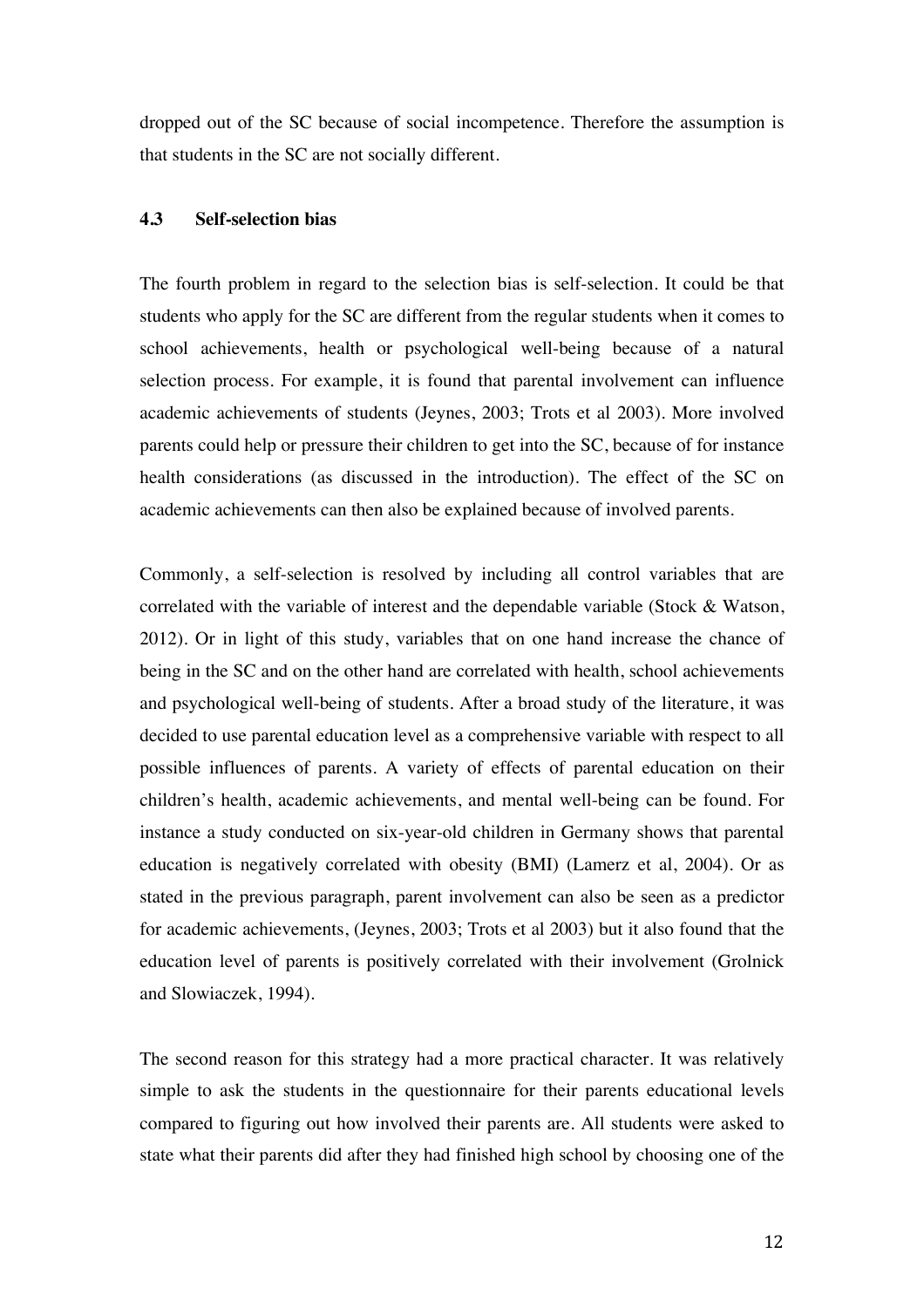following options: none, MBO, HBO, WO<sup>3</sup> or unknown. 107 of the 385 did not know what their parents did after high school, or did not fill out the questionnaire. Examining the dataset it looks like there is enough diversity within these 107 students to not suspect any "attrition biases". Besides parental education levels there is no direct evidence from the literature that more control variables should be included.

In addition to the literature it was asked if the selection team had some other suggestions for control variables. They have said that in general there are more boys that apply for the SC than girls. In order to maintain the balance between boys and girls, the school is more flexible with the selection criteria for girls than for boys. Suggesting that there could be certain gender differences, like differences in school performances, a dummy variable called "man" is included into the model.

Substantiating the possible gender effect is an intervention study conducted on 546 primary school children in Canada. This study shows that girls gained more from doing PE than boys in terms of academic achievements (Shephard and Lavallee, 1994)

#### **4.4 Selection bias physical ability**

The fifth and last problem is that students that uphold the basic requirements and that are invited to the sport day are partly selected on their physical performance. On this specific day all students are tested on their physical abilities. This is done via a few exercises in which all students are rated. In other words, it seems likely that the physical more able students are selected to join the SC. Without underestimating nature's gifts, it is assumed that students that are physically more able also practice more. As in line with the literature review this additional practice or PE could in itself have an effect on health, school achievement and psychological well-being of students. I.e. it could be that students in the SC practice more apart from school hours. Not taking this into account would lead to an overestimation of the effect of the SC. To solve this problem all students were asked (in the questionnaire) about the average amount of hours per week spent sporting apart from school hours for instance with a club or "on the street". In this way the additional sporting behaviour of students apart

 $13 \text{WO} = \text{University}, \text{HBO} = \text{University}$  of applied science, MBO = middle-level applied education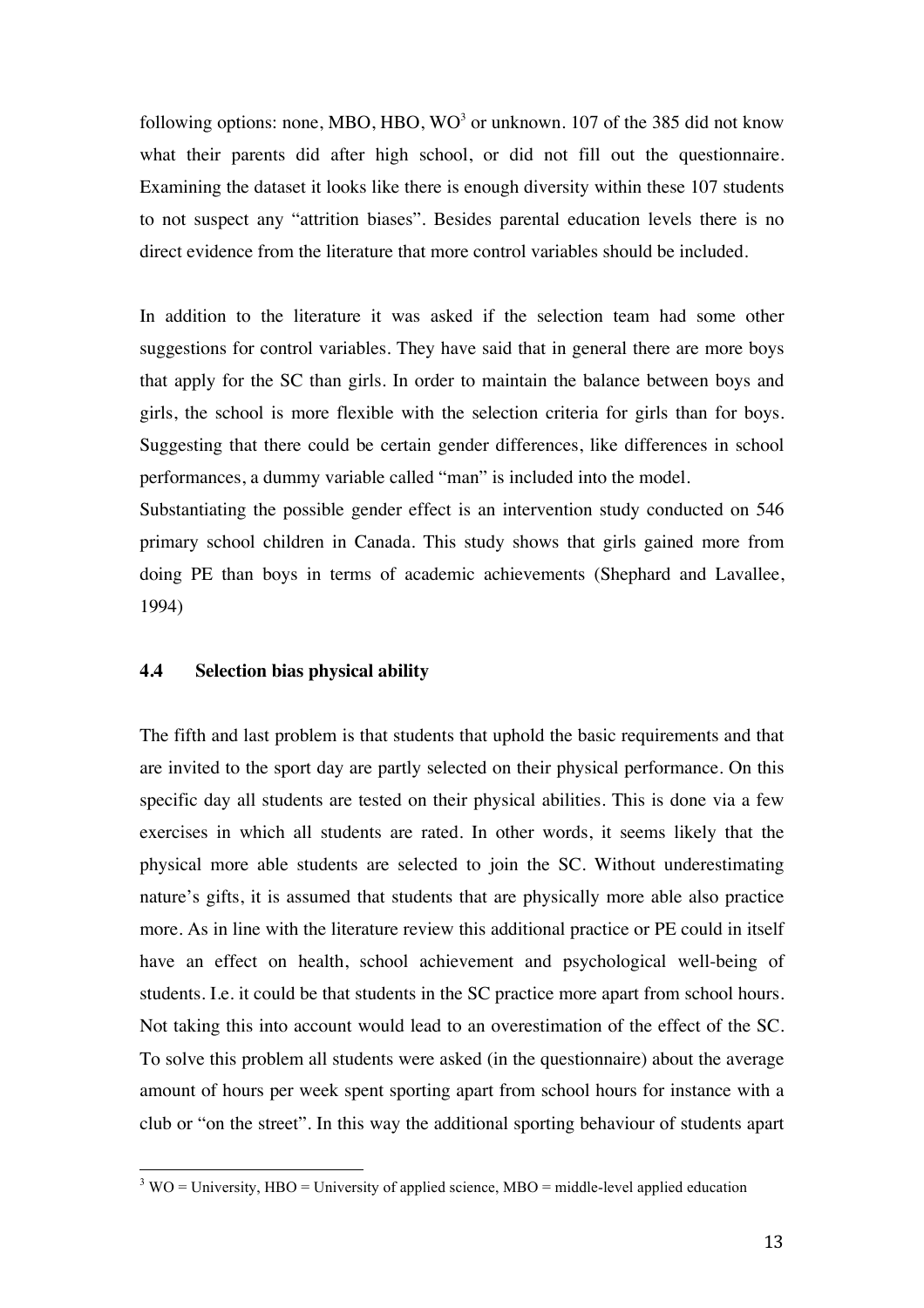from school is estimated and can be include as quantitative measurement for physical ability in the model.

Finally, all students were asked what type of sport they practise. After assessing all answers there is no direct evidence that one particular sport was overrepresented. The large variety in sports implicate that one should not be afraid of any particular sports characteristics that influenced the results.

## **5. Testing the hypothesis (results)**

In this section the three mentioned hypotheses from section 3 but before going into the testing a more general overview will be given by table 2.

|                   |     | <b>Sport Class</b> |           |     | <b>Regular class</b> |           |
|-------------------|-----|--------------------|-----------|-----|----------------------|-----------|
|                   |     |                    |           |     |                      |           |
| <b>Variable</b>   | Obs | <b>Mean</b>        | Std. Dev. | Obs | <b>Mean</b>          | Std. Dev. |
| <b>CITO</b> score | 122 | 544.9508           | 3.122439  | 254 | 543.4409             | 3.489461  |
| Grade             | 123 | 6.74265            | .72708    | 263 | 6.41383              | 0.644953  |
| Grade-123         | 78  | 7.000205           | 0.6032937 | 133 | 6.527348             | 0.6413221 |
| Grade-45          | 45  | 6.296222           | 0.7123434 | 130 | 6.297692             | 0.6301501 |
| BMI               | 106 | 19.97245           | 2.24877   | 224 | 21.21266             | 2.957736  |
| <b>BMI-123</b>    | 71  | 19.3838            | 2.208445  | 122 | 21.2209              | 3.120245  |
| <b>BMI-45</b>     | 35  | 21.16656           | 1.839654  | 102 | 21.2028              | 2.72506   |
| <b>OHO</b>        | 103 | 5.430425           | 0.4842227 | 215 | 5.100361             | 0.6467571 |
| <b>OHQ-123</b>    | 71  | 5.42368            | 0.4862905 | 114 | 5.217818             | 0.6740408 |
| <b>OHQ-45</b>     | 32  | 5.445389           | 0.4869995 | 101 | 4.967785             | 0.59015   |
| <b>The EYE</b>    | 104 | 7.221485           | 0.9892195 | 220 | 7.203762             | 1.102174  |
| The EYE-123       | 71  | 7.187955           | 1.045342  | 119 | 7.235584             | 1.092272  |
| The EYE-45        | 33  | 7.293626           | 0.8668883 | 101 | 7.166268             | 1.118012  |
| <b>Sport</b>      | 104 | 8.546538           | 4.058914  | 220 | 5.433045             | 5.059488  |

Beginning at the top of table 2 it is shown that the average CITO score is higher than that of students of regular classes. This corresponds with the fact that students in the SC are selected partly based on their CITO scores, making it a legitimate control variable for the rest of the hypothesis testing.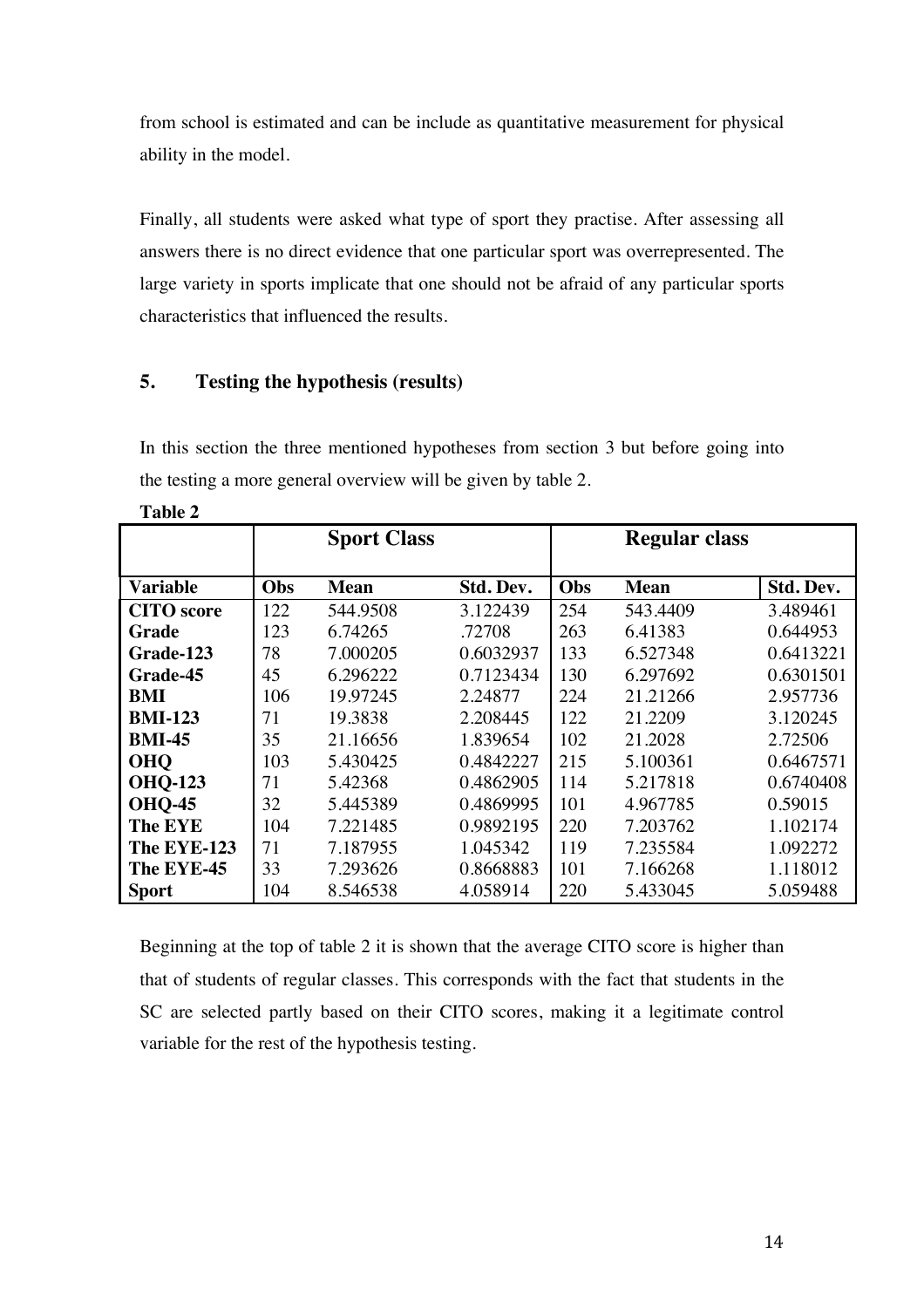Then sliding to the rows below CITO score, one can see the difference between the average school achievements<sup>4</sup> of all combined SC students compared to those of the "regular" students which is respectively 0,32 points higher. More remarkable however is the difference of about 0.7 points between the combined school achievements from the first three grades compared to that of the fourth and fifth grades of SC students. When making the same comparison for the "regular" students a difference of 0,229 points is attained. In addition to this a difference of about 0,47 points is detected between the average school achievements of the SC, compared to the regular classes for the first three grades. On the contrary, there is no difference findable between the school achievements of the SC compared to the regular classes in the fourth and fifth grades.

Continuing to the rows that concern themself's with the average BMI of students. One is able to conclude that there is a difference between the combined average of the first three grades to that of the fourth and the fifth grades regarding the SC. This may come because of the difference in age when it comes to the physical development. However, when a student attends regular classes it seems likely that there is no difference between the three first grades compared to the fourth and fifth grade. This can be due to an overrepresentation of third graders in the regular classes compared to that of the SC. The reason that one could speak of an overrepresentation might be caused by the fact that third graders could have naturally more developed physics because of their age. As illustrated in table 1 there are 59 additional third grade students that enrolled from the sidetrack into regular classes, which could explain the relatively higher average BMI.

Moving on to the OHQ grades, it is illustrated that there is a difference of about 0.2 points between the regular classes and the SC's for the first, second and third graders. This difference is enlarged in the fourth and fifth grade due to a drop in the average OHQ grade in the regular classes.

Illustrated from the variables called "the EYE-123" and "the EYE-45" the conclusion can be made that there are no real differences between the average grade obtained

a Measured by calculating the average grade of all combined exam grades per student.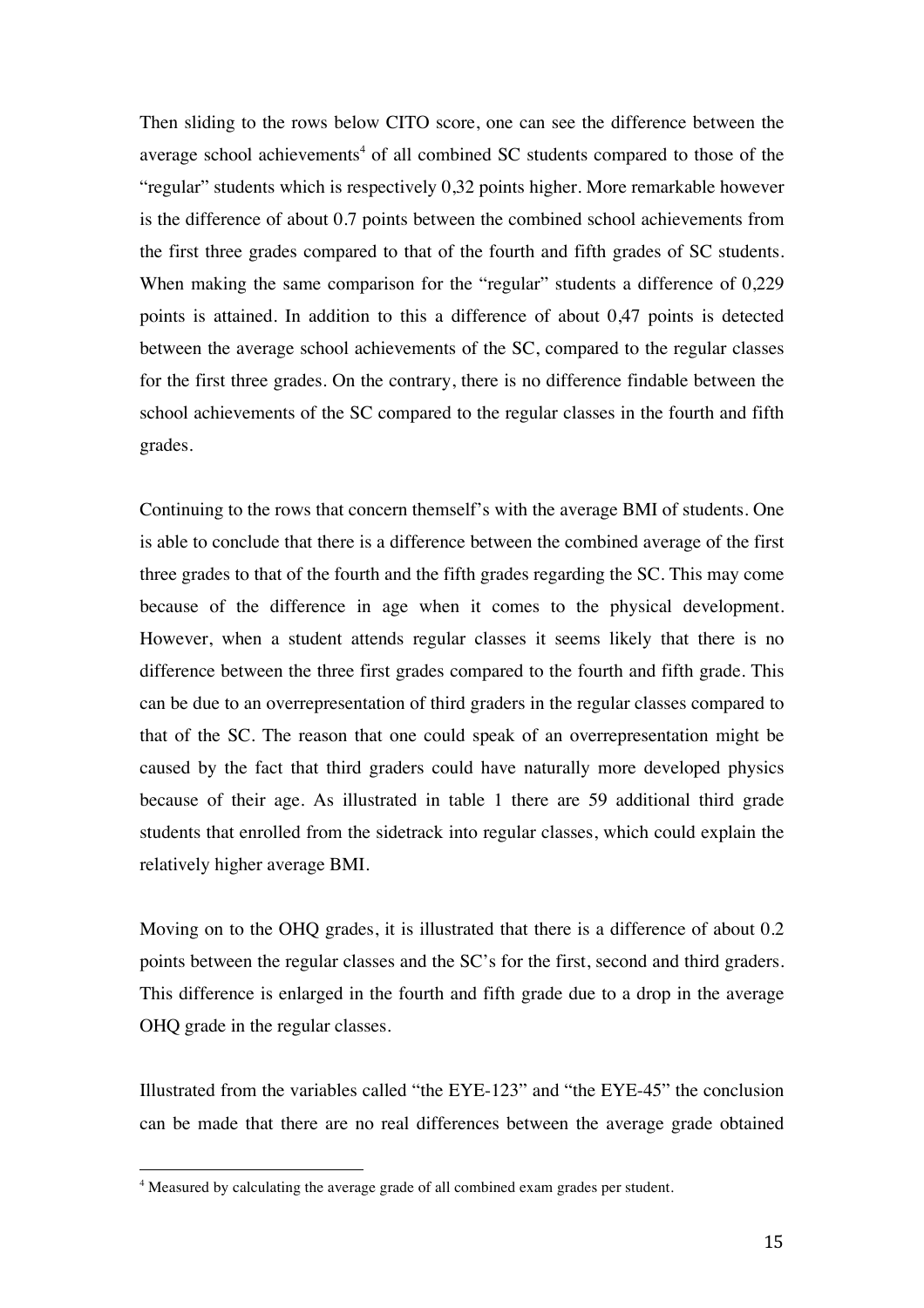from "the EYE" test between the two types of classes and between the different grades.

The last variable "sport" gives the average hours spent on sports apart from school hours. When assessing the difference between the regular classes and the SC's it has been found that students from the SC train about 3 hours more apart from school.

#### **5.1 A student in the SC has a lower change of overweight**

To test the hypothesis body mass index (BMI) is used as quantitative measurement estimate of physical health. Since BMI is a function of height and weight, it is possible to compare people with different postures.

The blue lines in figure 1 illustrate the optimal value for the BMI of boys that are in a particular class. The green lines illustrate the optimal boundaries of a boy's health. Above the upper green lines a student would be overweight or even obese. Below the lower green linens a student would be underweight. The same holds for figure 2 but then for girls. The values of the blue and green lines are different because they correct for age and gender. Boys and girls physical development cannot be compared. For example, it can be seen that on average boys in the first grade should have a BMI between 16 and 22, whereas the upper bound for girls is almost 23. These boundaries were estimated from BMI-for Age charts module made by the Centers for Diseas Control and prevention (CDC, 2009). By calculating the average age of all students in a particular grade it was able to find the adequate boundaries for that grade in regard to gender.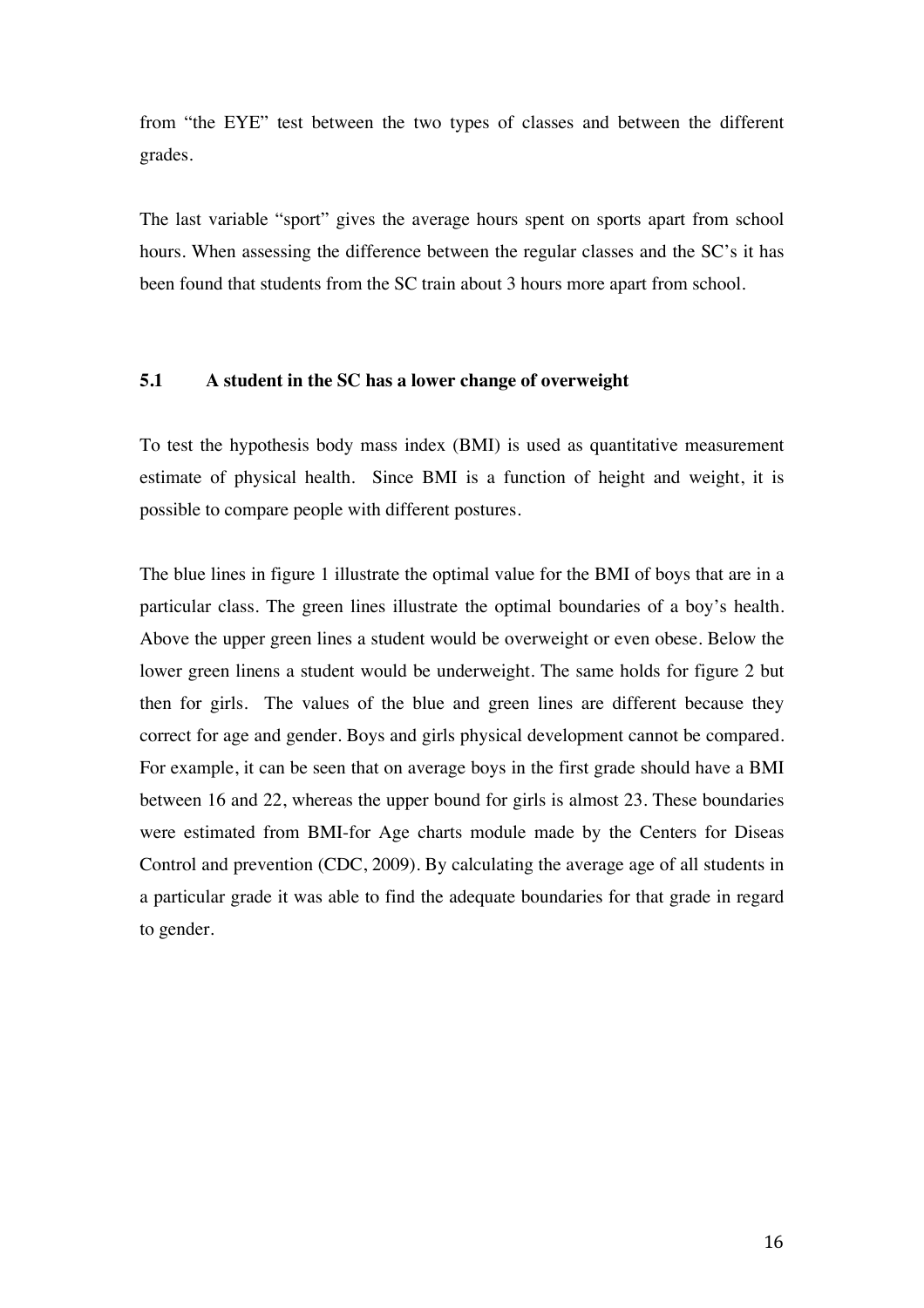

steven bo **Deleted: 3**

What can be concluded from these box plots is that students in the SC vary less from the optimal value for girls and boys. This outcome is not surprising and it does not have to mean that this is due to being in the SC itself. For example, this could be caused by the difference in sport behaviour of the SC students apart from school. As table 2 shows it is found that students that are in the SC on average practise 3 hours per week more apart from school hours. So before concluding anything, a more sophisticated model must be used. Nonetheless, the figures make an interesting case for further research into the influence of the SC on BMI.

To test in a more compressive manner the hypothesis that the SC has a decreasing effect on BMI a multiple regression model will be used. Starting off with the base regressions and gradually expanding the model by adding control variables and comparing their mutual differences. Using this approach makes it possible to carefully evaluate the impact of all aforementioned variables discussed in part 4. Furthermore the first, second and third classes are combined to increase the sample size. To prevent overrepresentation of third class students that enrolled from the sidetrack are left out (see table 1). In addition, the command ", robust" is used in STATA when doing all regressions to control for heteroskedasticity.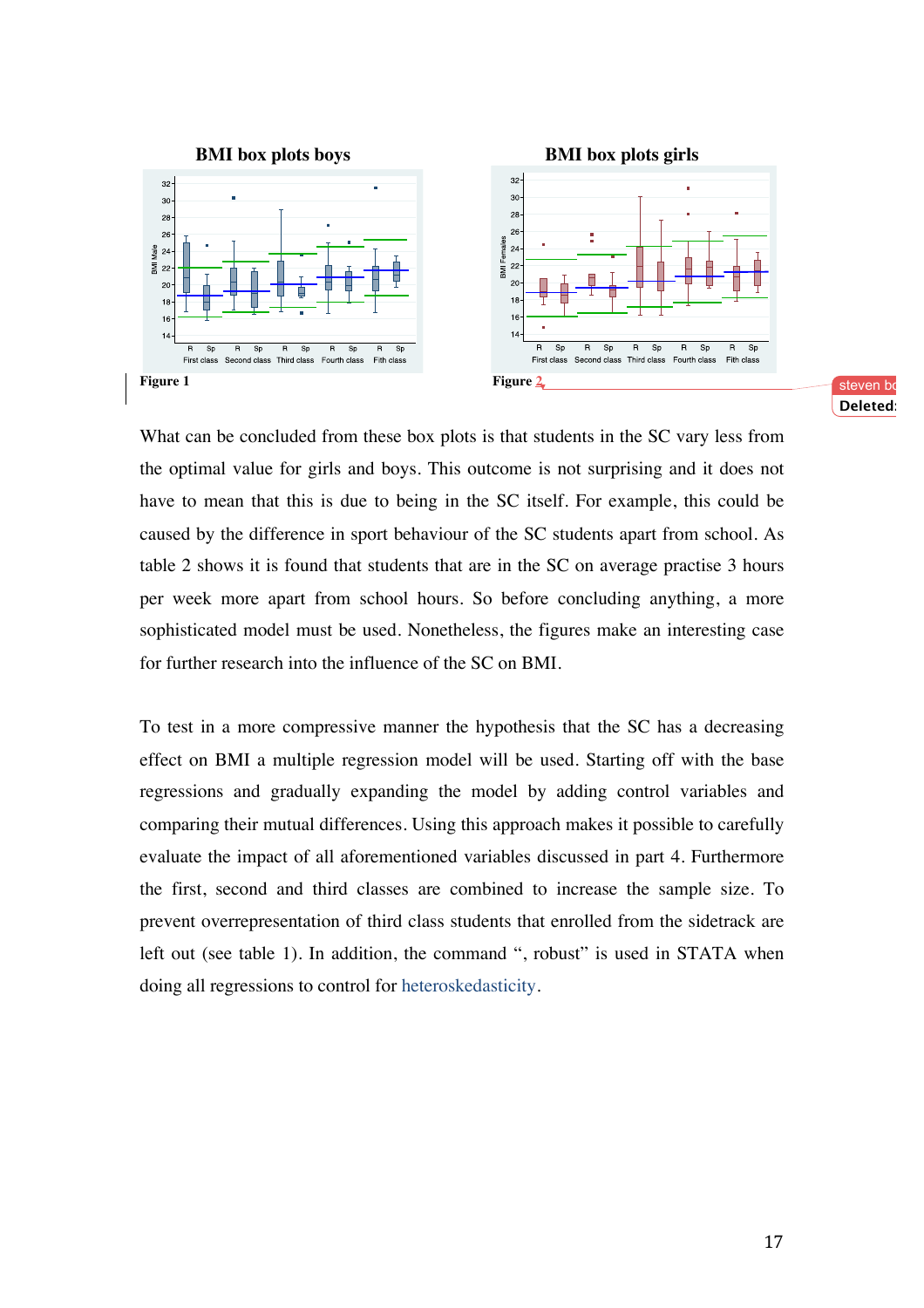| Model 1 Model 2 Model 3 Model 4 Model 5<br>$-1.523***$ $-1.175**$ $-1.112*$ $-1.066*$ $-1.227*$<br>$_{\rm sc}$<br>$(0.44)$ $(0.42)$ $(0.47)$ $(0.48)$ $(0.59)$<br>$-0.133**$ $-0.148***$ $-0.127**$<br>sport<br>$(0.04)$ $(0.04)$ $(0.04)$ $(0.05)$<br>0.125<br>cito<br>0.122<br>$(0.08)$ $(0.08)$ $(0.11)$<br>$-0.536$<br>VWO<br>$-0.408$<br>$(0.60)$ $(0.61)$<br>$-0.696$ $-0.727$<br>grade<br>(0.46)<br>$(0.48)$ $(0.62)$<br>$-0.224$<br>man<br>(0.45)<br>$-0.230$<br>happy<br>(0.49)<br>fatherHW<br>motherHW<br>$20.907***$ 21.707*** -39.536 -39.776<br>constant<br>$(0.35)$ $(0.51)$ $(42.08)$ $(44.13)$ $(55.72)$<br>0.080<br>0.130<br>$0.169$ $0.155$ $0.154$<br>$R-sqr$<br>88<br>Sample size<br>131<br>127<br>139<br>134 |  |  |           |
|-----------------------------------------------------------------------------------------------------------------------------------------------------------------------------------------------------------------------------------------------------------------------------------------------------------------------------------------------------------------------------------------------------------------------------------------------------------------------------------------------------------------------------------------------------------------------------------------------------------------------------------------------------------------------------------------------------------------------------------|--|--|-----------|
|                                                                                                                                                                                                                                                                                                                                                                                                                                                                                                                                                                                                                                                                                                                                   |  |  |           |
|                                                                                                                                                                                                                                                                                                                                                                                                                                                                                                                                                                                                                                                                                                                                   |  |  |           |
|                                                                                                                                                                                                                                                                                                                                                                                                                                                                                                                                                                                                                                                                                                                                   |  |  |           |
|                                                                                                                                                                                                                                                                                                                                                                                                                                                                                                                                                                                                                                                                                                                                   |  |  |           |
|                                                                                                                                                                                                                                                                                                                                                                                                                                                                                                                                                                                                                                                                                                                                   |  |  | $-0.097$  |
|                                                                                                                                                                                                                                                                                                                                                                                                                                                                                                                                                                                                                                                                                                                                   |  |  |           |
|                                                                                                                                                                                                                                                                                                                                                                                                                                                                                                                                                                                                                                                                                                                                   |  |  | 0.168     |
|                                                                                                                                                                                                                                                                                                                                                                                                                                                                                                                                                                                                                                                                                                                                   |  |  |           |
|                                                                                                                                                                                                                                                                                                                                                                                                                                                                                                                                                                                                                                                                                                                                   |  |  | $-0.824$  |
|                                                                                                                                                                                                                                                                                                                                                                                                                                                                                                                                                                                                                                                                                                                                   |  |  | (0.74)    |
|                                                                                                                                                                                                                                                                                                                                                                                                                                                                                                                                                                                                                                                                                                                                   |  |  | $-0.778$  |
|                                                                                                                                                                                                                                                                                                                                                                                                                                                                                                                                                                                                                                                                                                                                   |  |  |           |
|                                                                                                                                                                                                                                                                                                                                                                                                                                                                                                                                                                                                                                                                                                                                   |  |  | $-0.269$  |
|                                                                                                                                                                                                                                                                                                                                                                                                                                                                                                                                                                                                                                                                                                                                   |  |  | (0.58)    |
|                                                                                                                                                                                                                                                                                                                                                                                                                                                                                                                                                                                                                                                                                                                                   |  |  | $-0.087$  |
|                                                                                                                                                                                                                                                                                                                                                                                                                                                                                                                                                                                                                                                                                                                                   |  |  | (0.58)    |
|                                                                                                                                                                                                                                                                                                                                                                                                                                                                                                                                                                                                                                                                                                                                   |  |  | $-0.395$  |
|                                                                                                                                                                                                                                                                                                                                                                                                                                                                                                                                                                                                                                                                                                                                   |  |  | (0.74)    |
|                                                                                                                                                                                                                                                                                                                                                                                                                                                                                                                                                                                                                                                                                                                                   |  |  | 0.423     |
|                                                                                                                                                                                                                                                                                                                                                                                                                                                                                                                                                                                                                                                                                                                                   |  |  | (0.52)    |
|                                                                                                                                                                                                                                                                                                                                                                                                                                                                                                                                                                                                                                                                                                                                   |  |  | $-63.530$ |
|                                                                                                                                                                                                                                                                                                                                                                                                                                                                                                                                                                                                                                                                                                                                   |  |  |           |
|                                                                                                                                                                                                                                                                                                                                                                                                                                                                                                                                                                                                                                                                                                                                   |  |  |           |
|                                                                                                                                                                                                                                                                                                                                                                                                                                                                                                                                                                                                                                                                                                                                   |  |  |           |

#### Body Mass Index 123

\* p<0.05, \*\* p<0.01, \*\*\* p<0.001

!!!!!!!!!!!!!!!!!!!!!!!!!!!!!!!!!!!!!!!!!!!!!!!!!!!!!!!

**Table 2**

Moving from the first to the second model it is clearly visible that part of the "perceived" effect of the SC is reduced by adding the variable sport. This variable represents the hours spent sporting apart from school hours. It appears that since SC students spent more hours sporting outside school then "regulars", their BMI decreases.

Sliding to the third column all variables that represent intellectual ability are added. None of these variables seem to be significant correlated with BMI. Assuming that grades, CITO scores and VWO can be mutually correlated a joint F-test<sup>5</sup> is performed to control for multicollinearity <sup>6</sup>. The result points out that not even collectively the

 $<sup>5</sup>$  The joint F-test tests whether or not a set of variables are jointly significant different from zero. Thus</sup> also taken into account their mutual correlations (Stock and Watson, 2012).

<sup>&</sup>lt;sup>6</sup> The condition in which two or more regressors are highly correlated (Stock and Watson, 2012). The reason why this should be taken into account is that if two variables are highly correlated they take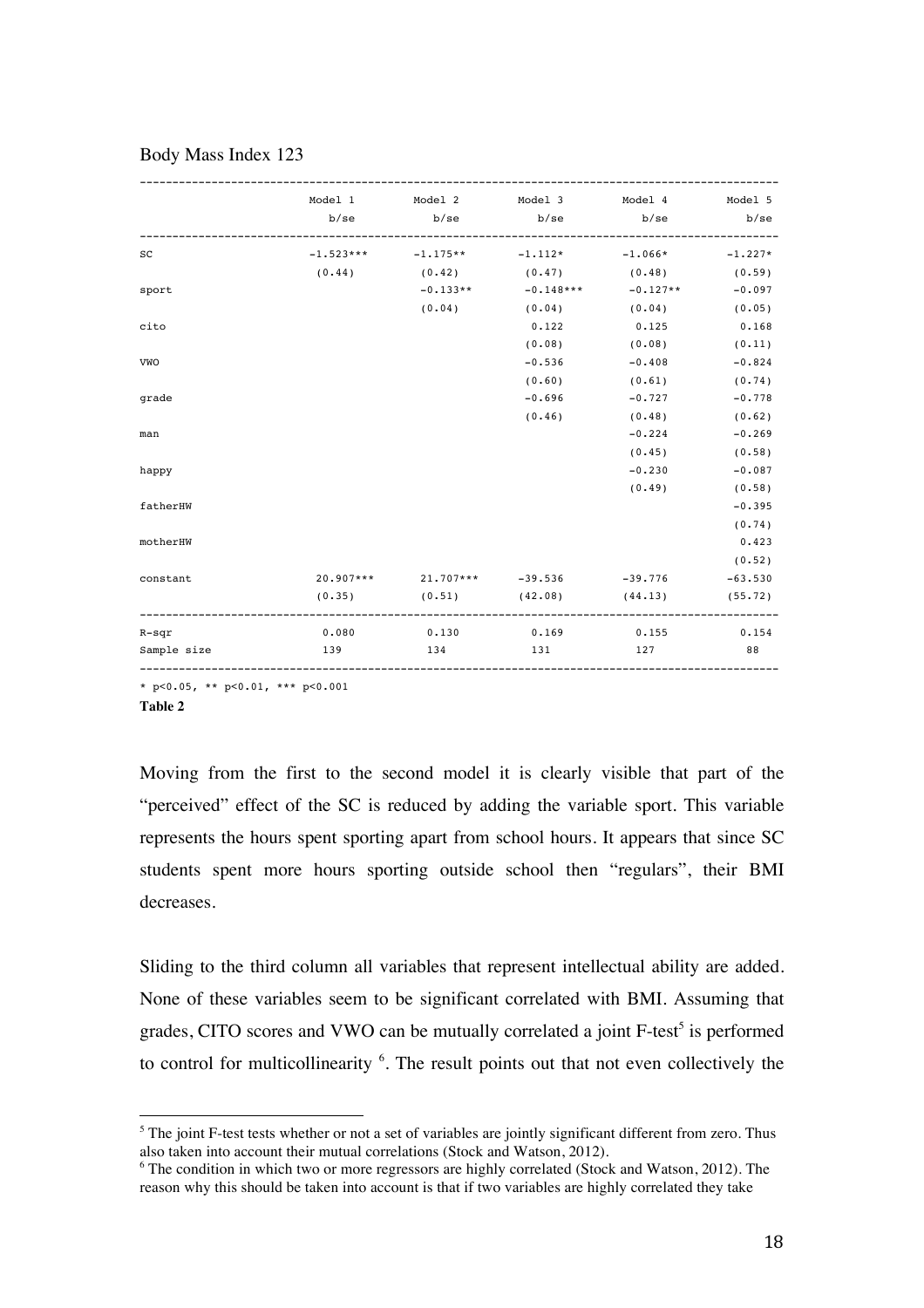intellectual ability variables are statistically different from zero (see appendix 7). In addition, it seems that they do not really influence the effect of the SC or sport for that matter. After performing a correlation test (see appendix 8) it appears that these intellectual ability variables were weakly correlated with BMI-123 but not necessarily with the SC. Implying that the effect of the SC was similar because these variables were insignificant but not because they were uncorrelated with the SC.

Shifting from the third to the fourth model the variables man<sup>7</sup> and happy<sup>8</sup> are appended. Again no fundamental changes are detected in the SC variables because of the low and insignificant correlation (almost 0) of these variables with BMI-123.

Finally going to the fifth model, which also includes the parent's education levels in the form of two dummy variables namely: father $HW^9$  and "mother $HW^{10}$ . Studying the difference between the betas of the variables in the fourth compared to the fifth model a lot changes. There is a sharp decline in sample size from 127 to 88 students. This drop is accompanied by an overall increase in the standard deviations, implying that the model became less accurate. The drop is due to a large number of students that did not know the educational level of their parents as discussed before in section 5.3. Nevertheless, considering there is no direct suspicion of an attrition bias in combination with the low p-values of the fahterHW  $(-0.5337)^{11}$  and motherHW (0,8135) one would be inclined to conclude that the education level of parents are of no influence in regard to student's BMI. Consequently, there is no evidence found that it would have an effect on the SC on BMI.

Synthesising all the above, it seems the hypothesis can be confirmed and that indeed the SC has a decreasing effect on the BMI of students in the first, second and third grade of one point and a bit. In hindsight, the only relevant selection criterion in this

!!!!!!!!!!!!!!!!!!!!!!!!!!!!!!!!!!!!!!!!!!!!!!!!!!!!!!!!!!!!!!!!!!!!!!!!!!!!!!!!!!!!!!!!!!!!!!!!!!!!!!!!!!!!!!!!!!!!!!!!!!!!!!!!!!!!!!!!!!!!!!!!!!!!!!!!!!!!!!

over each others effect which could lead to the appearance that both variables are separately insignificant but in fact jointly there not.

 $<sup>7</sup>$  Man is a dummy variable that is zero in case one is a woman and one in case one is a man</sup>

<sup>&</sup>lt;sup>8</sup> The variable happy is a particular grade that one attaind from the OHQ

<sup>&</sup>lt;sup>9</sup> FatherHW is zero in case the father of a student did not do a follow-up study after high school or did MBO and one if the father did HABO or WO

<sup>&</sup>lt;sup>10</sup> MotherHW is zero in case the father of a student did not do a follow-up study after high school or did MBO and one if the mother did HABO or WO

 $11$  A beta of a particular variable is different from zero if its p-value is above 1,96 at a significance level of five percentages. If the p-value is above 2,58 the same can be said only for a significance level of 1 percentage.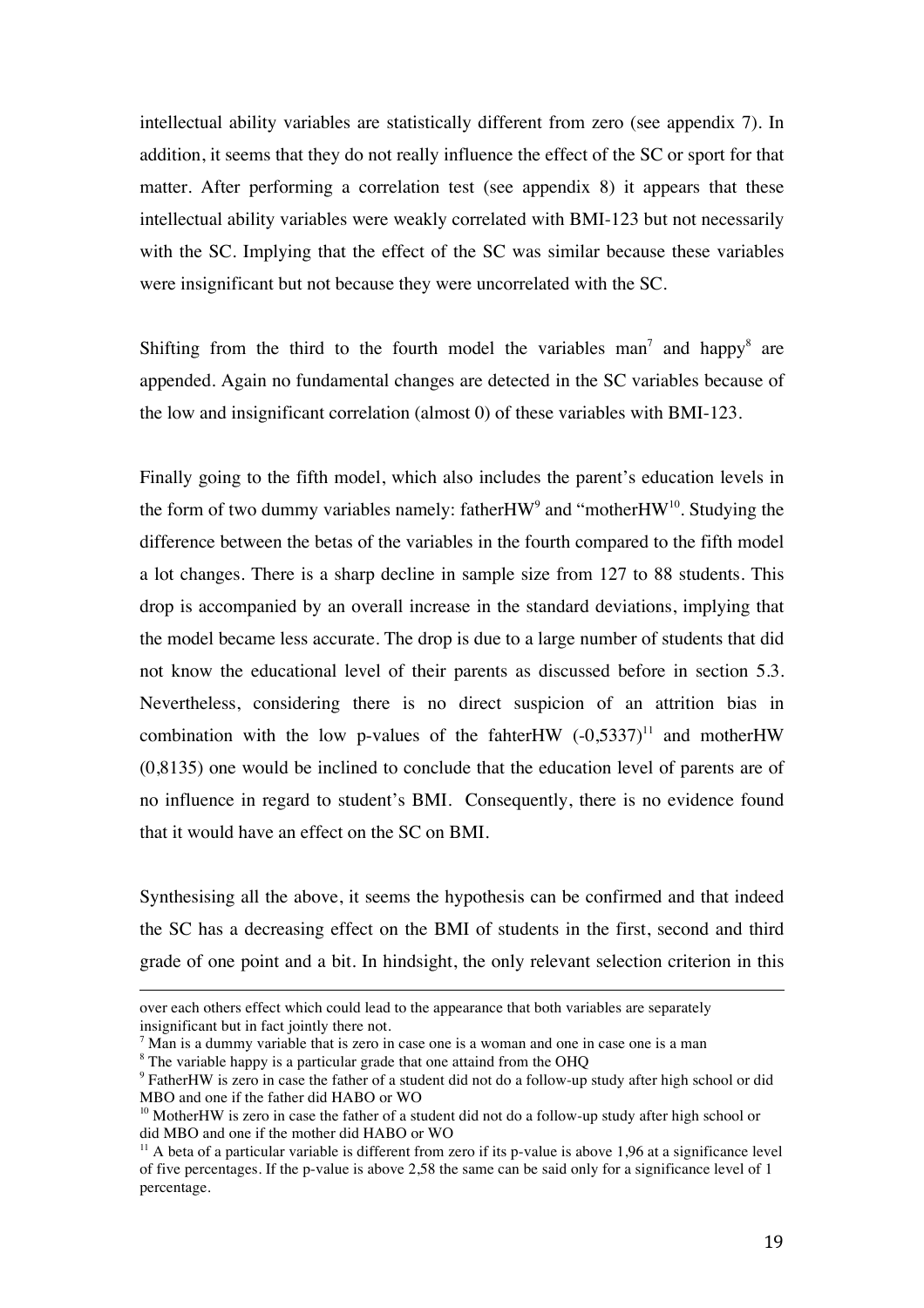respect, was sporting behaviour apart from school. This, not because the other variables were not sufficiently correlated with the SC, but because of the low correlation with BMI-123. Considering that the average BMI is 20,54 with a standard deviation of 2,52 and above the optimal BMI, a decrease of 1 point would mean an almost optimal average BMI.

The second part of this hypothesis would want to concern itself with the same sort of analyses, but then for fourth and fifth graders combined. In this way it would be possible to assess whether having a SC background also has a decreasing effect on BMI. Unfortunately this hypothesis cannot be verified with the existing dataset, because the number of students in the fourth grade differ too much from the fifth grade, in order to make a fair comparison, all results from this test will be unbiased due to the higher number of students in the fourth grade. As illustrated in table 1 there are only 11 students in the fifth grade that had a normal VWO background compared to 21 with a SC background. In addition to this there were 24 students with an SC background and 25 in the regular classes in the fourth grade. On one side assessing the differences per grade would lead to unbiased results because of the low sample size. So combining the two grades would be attractive, because that would increase the sample size. On the other side in this case it could also lead to an unbiased estimate because of the before stated overrepresentations of fourth graders.

#### **5.2 Being in the SC contributes to the psychological well-being of students**

The goal in this part is to research if the SC has a positive effect on the attained grades of students in the OHQ. According to analyses in the previous section a comparison will be made between models by gradually introducing control variables.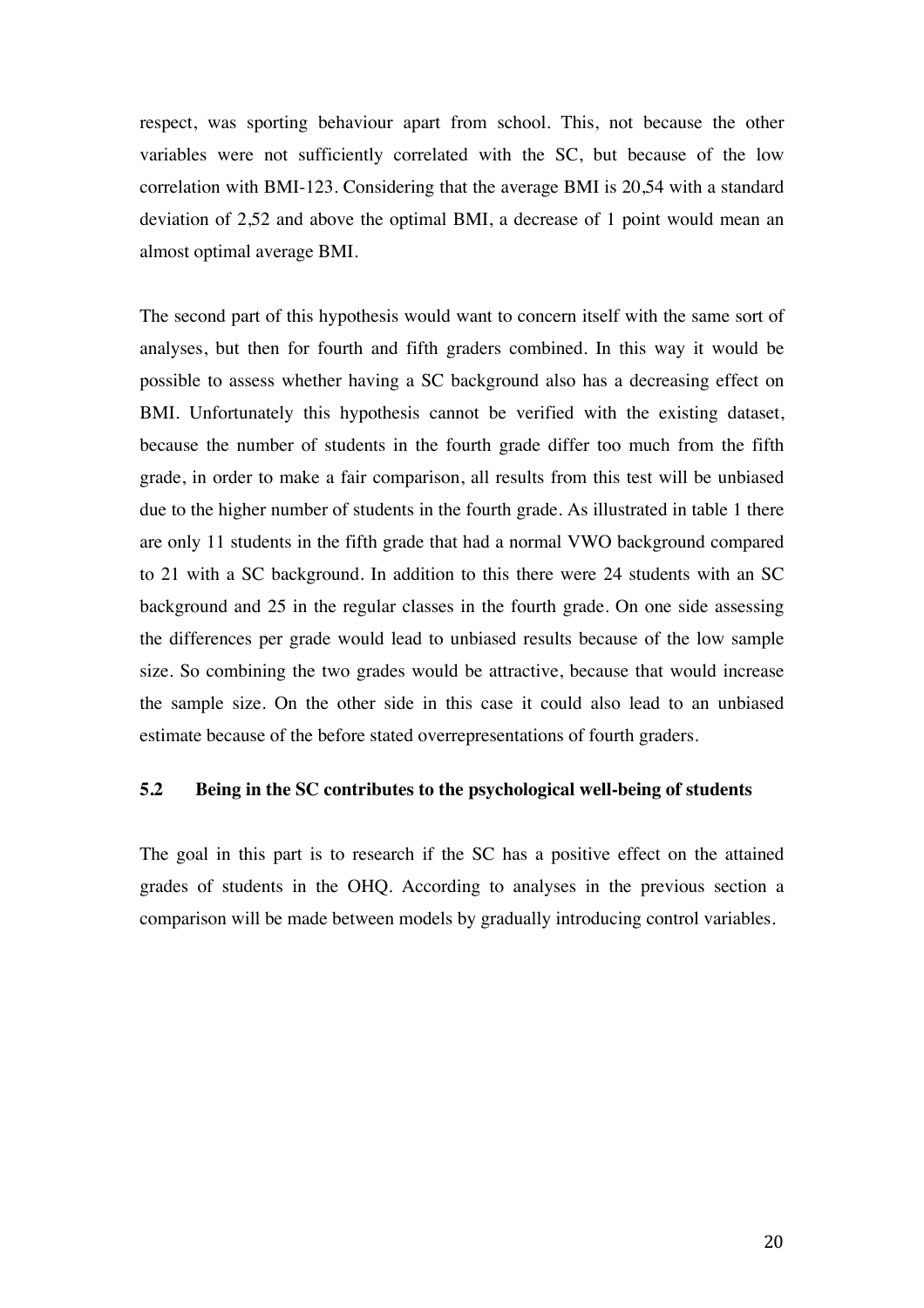|     | Model 1 Model 2 Model 3 Model 4 Model 5 |          |          |                                                                                                                                                                                                                                                                                                            |
|-----|-----------------------------------------|----------|----------|------------------------------------------------------------------------------------------------------------------------------------------------------------------------------------------------------------------------------------------------------------------------------------------------------------|
|     |                                         |          |          |                                                                                                                                                                                                                                                                                                            |
|     |                                         |          |          | b/se                                                                                                                                                                                                                                                                                                       |
|     |                                         |          |          | 0.050                                                                                                                                                                                                                                                                                                      |
|     |                                         |          |          |                                                                                                                                                                                                                                                                                                            |
|     | 0.020                                   | $0.023*$ | 0.019    | 0.016                                                                                                                                                                                                                                                                                                      |
|     | (0.01)                                  |          |          |                                                                                                                                                                                                                                                                                                            |
|     |                                         |          |          | $-0.006$                                                                                                                                                                                                                                                                                                   |
|     |                                         | (0.02)   | (0.02)   | (0.02)                                                                                                                                                                                                                                                                                                     |
|     |                                         |          |          | $-0.182$                                                                                                                                                                                                                                                                                                   |
|     |                                         | (0.10)   | (0.10)   | (0.11)                                                                                                                                                                                                                                                                                                     |
|     |                                         | 0.123    | 0.154    | 0.135                                                                                                                                                                                                                                                                                                      |
|     |                                         | (0.08)   |          | (0.10)                                                                                                                                                                                                                                                                                                     |
|     |                                         | 0.037    | 0.033    | $-0.037$                                                                                                                                                                                                                                                                                                   |
|     |                                         | (0.13)   |          | (0.15)                                                                                                                                                                                                                                                                                                     |
|     |                                         |          | 0.135    | 0.101                                                                                                                                                                                                                                                                                                      |
|     |                                         |          | (0.10)   | (0.12)                                                                                                                                                                                                                                                                                                     |
|     |                                         |          | 0.041    | 0.182                                                                                                                                                                                                                                                                                                      |
|     |                                         |          | (0.10)   | (0.10)                                                                                                                                                                                                                                                                                                     |
|     |                                         |          | $-0.003$ | 0.003                                                                                                                                                                                                                                                                                                      |
|     |                                         |          | (0.02)   | (0.02)                                                                                                                                                                                                                                                                                                     |
|     |                                         |          |          | 0.083                                                                                                                                                                                                                                                                                                      |
|     |                                         |          |          | (0.13)                                                                                                                                                                                                                                                                                                     |
|     |                                         |          |          | 0.255                                                                                                                                                                                                                                                                                                      |
|     |                                         |          |          | (0.13)                                                                                                                                                                                                                                                                                                     |
|     |                                         |          |          |                                                                                                                                                                                                                                                                                                            |
|     |                                         |          |          | (9.73)                                                                                                                                                                                                                                                                                                     |
|     |                                         |          |          |                                                                                                                                                                                                                                                                                                            |
| 183 | 182                                     | 174      | 170      | 124                                                                                                                                                                                                                                                                                                        |
|     |                                         |          |          | $0.206*$ 0.152 0.108 0.099<br>$(0.09)$ $(0.09)$ $(0.11)$ $(0.11)$ $(0.12)$<br>$(0.01)$ $(0.01)$ $(0.01)$<br>$-0.003 -0.007$<br>$-0.098$<br>$-0.104$<br>(0.09)<br>(0.14)<br>$5.218***$ $5.101***$ $6.224$ $8.170$ $7.402$<br>$(0.06)$ $(0.09)$ $(8.29)$ $(8.60)$<br>$0.027$ $0.048$ $0.071$ $0.076$ $0.112$ |

## Oxford Happiness Questionnaire 123

\* p<0.05, \*\* p<0.01, \*\*\* p<0.001

!!!!!!!!!!!!!!!!!!!!!!!!!!!!!!!!!!!!!!!!!!!!!!!!!!!!!!!

**Table 3**

The first simple model gives the effect of the SC whiteout taking anything else into account illustrates that the effect is  $0.2<sup>12</sup>$ . Going to the second model the effect is downsized with 0,05 points by including extracurricular sporting behaviour. Now the SC looses its significance.

It is not necessarily clear if a student's extracurricular sport activities are intertwined with attending the SC or would have been undertaken regardless. As "regulars" do not spent as much time to non-school sports, there appears to be a strong correlation for the SC population, so, there is enough reason to perform a joint F-test (see appendix 8). The result confirm that the SC and extracurricular sports are jointly still statistically different from zero at a significance level of 1,3 per cent. Meaning, that

<sup>&</sup>lt;sup>12</sup>The average OHQ grade is 5,29 with a standard deviation of 0,6. On a scale from 1 to 7.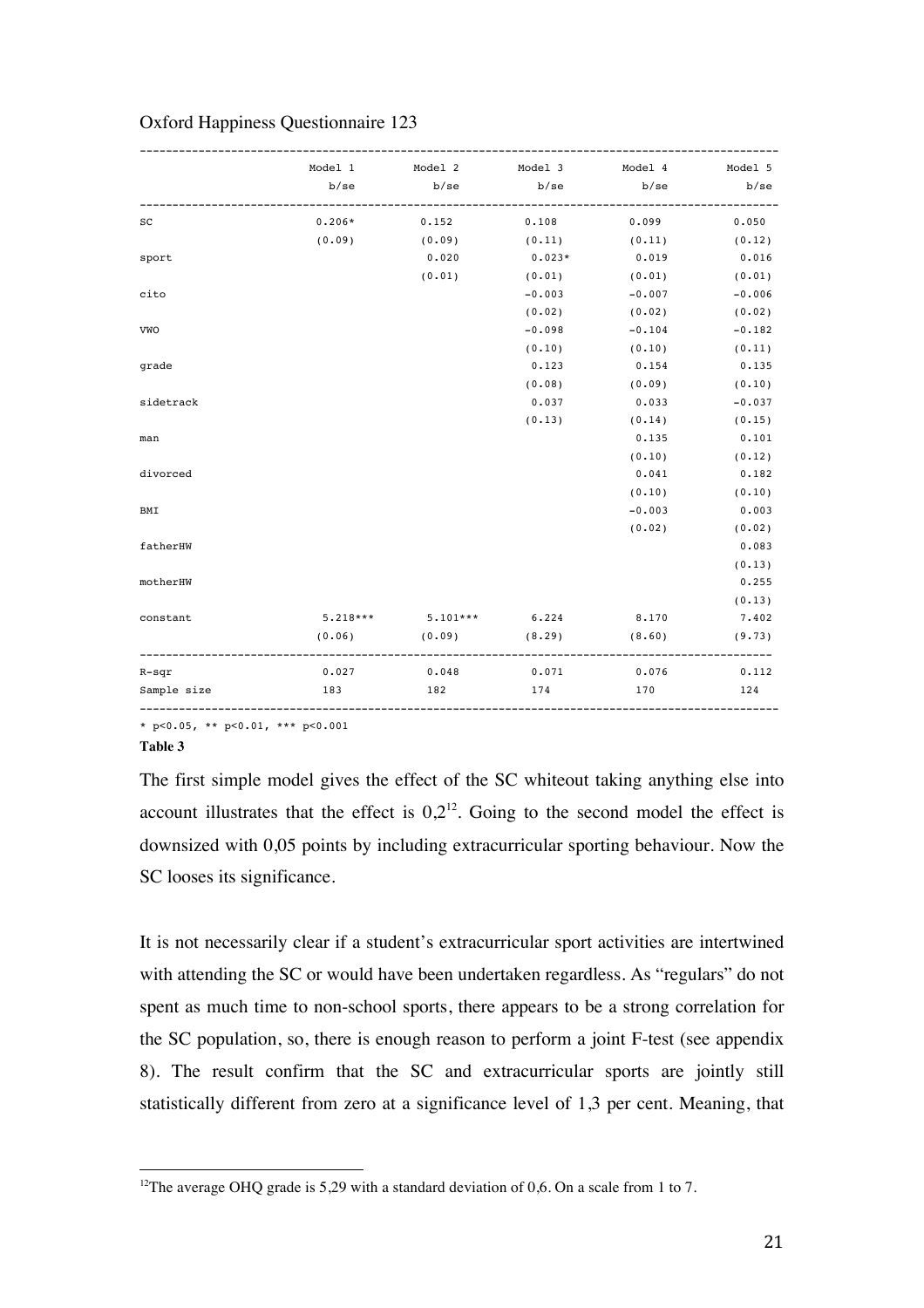there is still an effect of the SC on the grades of the OHQ but that it runs hand in hand with the effect of non-school sporting behaviour.

The third model controls for the possible intellectual ability effects and the potential difference between students that followed the regular VWO track in comparison to students that came from the side-track. Without going into the significance of these control variables again a joint F-test is conducted which confirms that sport and SC are still jointly different from zero with a significance level of  $3,3$  percent<sup>13</sup> (see appendix 9).

In the fourth model the variables "divorced"<sup>14</sup>, "man" and "happy" are added. After controlling for these variables the joint F-test (see appendix 10) the results point out that SC and sport are jointly insignificant when requiring a significance level of at least five percent. Without going to the fifth model it is clear that the hypothesis cannot be confirmed. There is no evidence for increased feelings of happiness due to being in the SC in the first, second and/or third grade.

After the third class all students from regular classes and the SC are obliged to choose a study specialisation. This causes a mixing of SC and "regulars" in the fourth and fifth grade. In the next part of the analyses the focus will be on students with an SC background and questions whether their psychological well-being is higher compared to students with a regular background.

!!!!!!!!!!!!!!!!!!!!!!!!!!!!!!!!!!!!!!!!!!!!!!!!!!!!!!!

 $13$  Note that this is higher then the sole significance level of 4,4 per cent of sports.

<sup>&</sup>lt;sup>14</sup> A dummy variable that is zero when the biological parents are together and one if they are divorced or split up.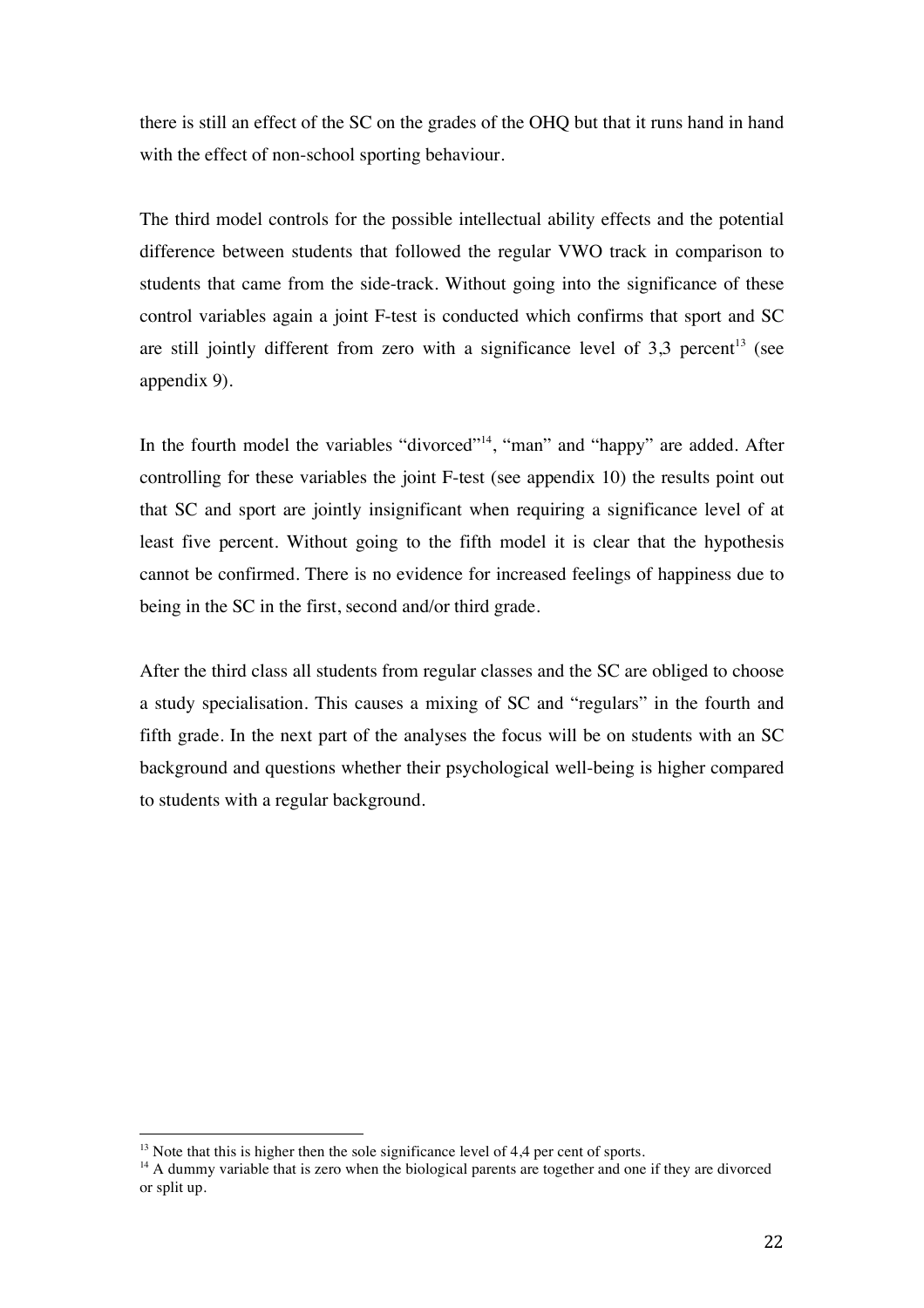|             |     |          |           |                   | Model 1 Model 2 Model 3 Model 4 Model 5 Model 6<br>b/se b/se b/se b/se b/se b/se b/se |          |
|-------------|-----|----------|-----------|-------------------|---------------------------------------------------------------------------------------|----------|
| SC          |     |          |           |                   |                                                                                       | $0.363*$ |
|             |     |          |           |                   | $(0.10)$ $(0.11)$ $(0.14)$ $(0.14)$ $(0.16)$ $(0.17)$                                 |          |
| sport       |     | $0.025*$ | $0.026*$  | 0.019             | 0.027                                                                                 | 0.023    |
|             |     | (0.01)   | (0.01)    | $(0.01)$ $(0.01)$ |                                                                                       | (0.02)   |
| cito        |     |          | 0.013     | $0.015$ 0.014     |                                                                                       | 0.023    |
|             |     |          | (0.01)    | (0.01)            | (0.01)                                                                                | (0.01)   |
| VWO         |     |          | $-0.238*$ | $-0.258*$         | $-0.283*$                                                                             | $-0.238$ |
|             |     |          | (0.12)    |                   | $(0.12)$ $(0.13)$ $(0.13)$                                                            |          |
| grade       |     |          | 0.139     | 0.121             | 0.105                                                                                 | 0.149    |
|             |     |          | (0.09)    | $(0.10)$ $(0.11)$ |                                                                                       | (0.10)   |
| sidetrack   |     |          | $-0.022$  | $-0.057$ $-0.078$ |                                                                                       | 0.018    |
|             |     |          | (0.14)    | (0.14)            | (0.15)                                                                                | (0.15)   |
| man         |     |          |           | 0.155             | 0.131                                                                                 | 0.179    |
|             |     |          |           | (0.11)            | (0.11)                                                                                | (0.12)   |
| divorced    |     |          |           | $-0.192$          | $-0.104$                                                                              | $-0.164$ |
|             |     |          |           |                   | $(0.12)$ $(0.12)$                                                                     | (0.13)   |
| BMI         |     |          |           |                   | $-0.020$                                                                              | $-0.011$ |
|             |     |          |           |                   | (0.02)                                                                                | (0.02)   |
| fatherHW    |     |          |           |                   |                                                                                       | $-0.017$ |
|             |     |          |           |                   |                                                                                       | (0.12)   |
| motherHW    |     |          |           |                   |                                                                                       | $0.272*$ |
|             |     |          |           |                   |                                                                                       | (0.12)   |
| constant    |     |          |           |                   | $4.968***$ $4.845***$ $-3.172$ $-3.733$ $-2.663$                                      | $-8.443$ |
|             |     |          |           |                   | $(0.06)$ $(0.08)$ $(6.84)$ $(6.71)$ $(7.19)$                                          | (7.19)   |
| $R - sqr$   |     |          |           |                   | $0.116$ $0.157$ $0.196$ $0.235$ $0.213$ $0.291$                                       |          |
| Sample size | 131 | 130 122  |           | 119               | 108                                                                                   | 94       |

## Oxford Happiness Questionnaire 45

\* p<0.05, \*\* p<0.01, \*\*\* p<0.001

**Table 4**

From table 4 it seems like having an SC background in the fourth and fifth class has a significant positive effect on the happiness of students. All models apart from the fifth model show that even when adding control variables the effect of SC is still different from zero at a significance level of at least 5 percent. In the fifth model the significance level on which the effect of the SC would still be statically different from zero is at a significance level of 8 per cent, which is still significant.

Additionally, it seems that having VWO advice in contrast to having HAVO/VWO advice has a relatively negative effect. A suggestion for an explanation is that it could be because students that have received HAVO/VWO advice, but are doing the VWO track are more satisfied with there accomplishments and therefore happier. However, there is no solid evidence for this explanation and as it is outside the scope of this thesis it will be left unexplained.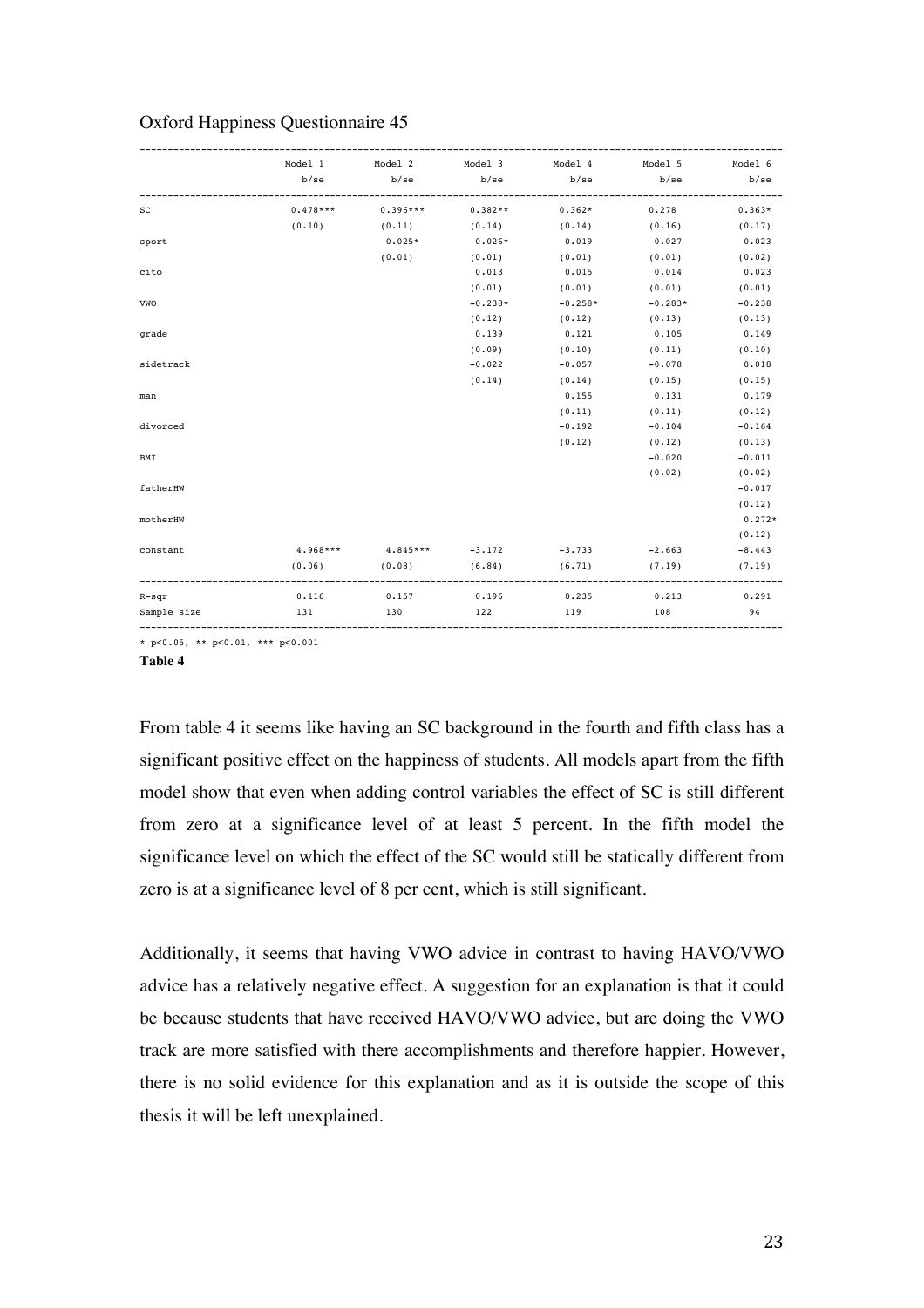Thirdly, the sixth model generates evidence that having a mother with a HBO or WO degree, instead of no or an MBO degree has a positive effect on the happiness of students. Similar to the problem described in section 6.1, accompanying the sixth model is a drop in the sample size, making the model less accurate. Consequently, it is hard to tell whether or not it is a useful control variable but it seems not to have changed the effect of being in the SC.

Lastly, adding the control variable "man" and "divorced" seems to be redundant because of their insignificance and low correlation with OHQ grades. Therefore contemplating the above observations, model 3 seems to be the most adequate model.

In summary, the results suggest that being in the SC does not influence the psychological well-being of a student for the first three years. However, in the fourth and fifth grade an SC student's psychological well-being increases. Considering that the average OHQ grade in the fourth and fifth class is about 5,0 (on a scale of 1 to 7) with a standard deviation of 0,6 an increase of about 0,38 (third model) seems to be substantial.

#### **5.3 Being in the SC contributes to the average grades of students**

The final hypothesis will be that the SC has a positive effect on the academic achievements of students. The first part of the hypothesis testing will be limited to the effect of the SC on the grades of first, second and third year (table 5). The grades used in the test, were the average of all combined study results (measured on a scale of 1 to 10 with the latter being the top score) of this school year 2012-13.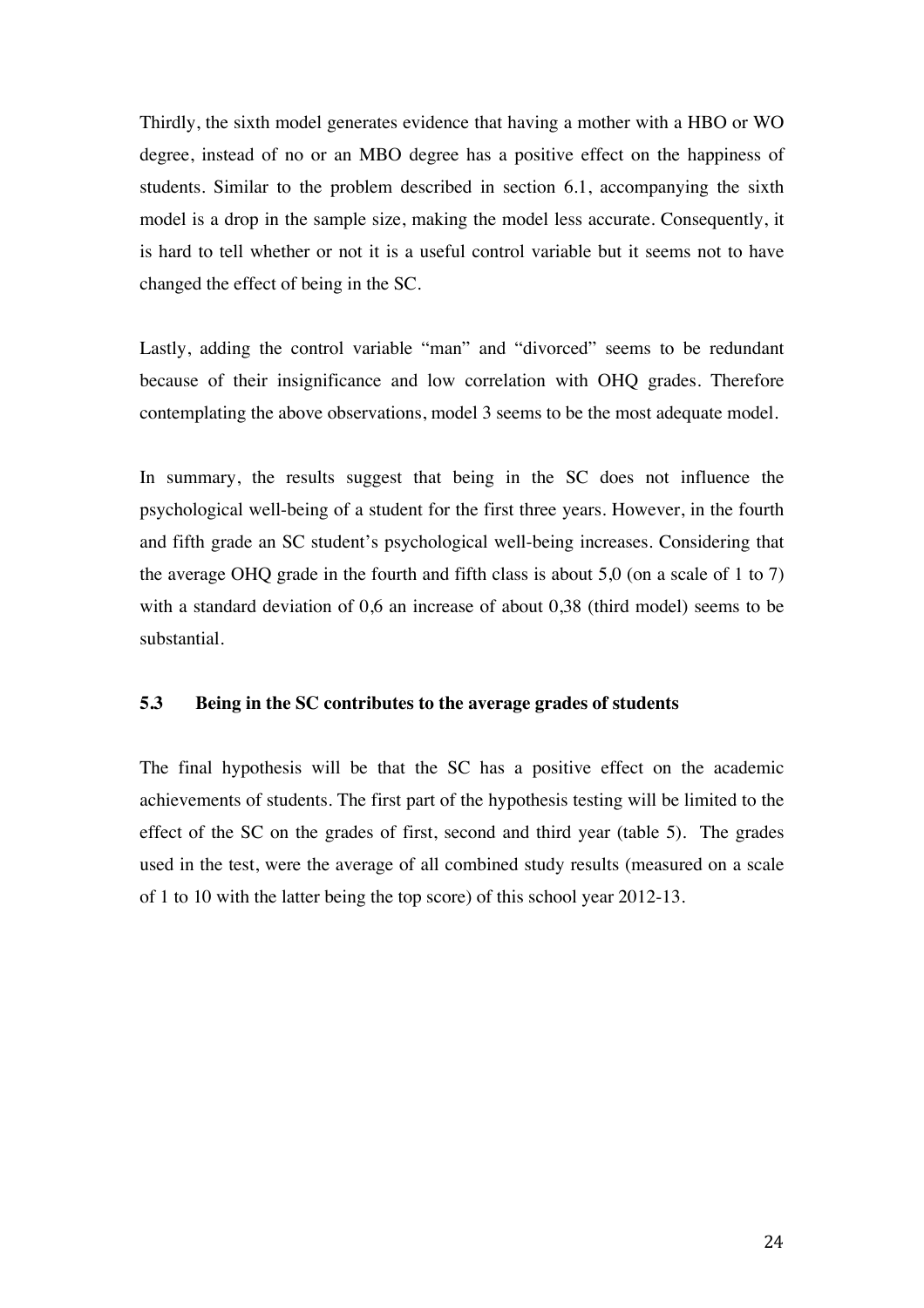|             |        |                                 | Model 1 Model 2 Model 3 Model 4  |            |
|-------------|--------|---------------------------------|----------------------------------|------------|
|             | b/se   | b/se                            | b/se                             | b/sec      |
|             |        |                                 |                                  |            |
| $_{\rm sc}$ |        |                                 | $0.473***$ $0.543***$ $0.363***$ | $0.381***$ |
|             | (0.09) | (0.09)                          | (0.09)                           | (0.11)     |
| sport       |        | $-0.015$                        | $-0.010$                         | $-0.017$   |
|             |        | (0.01)                          | (0.01)                           | (0.01)     |
| cito        |        |                                 | $0.040**$ 0.033                  |            |
|             |        |                                 | (0.01)                           | (0.02)     |
| VWO         |        |                                 | $0.244*$                         | $0.274*$   |
|             |        |                                 | (0.11)                           | (0.13)     |
| sidetrack   |        |                                 | $-0.115$                         | $-0.114$   |
|             |        |                                 | (0.13)                           | (0.16)     |
| man         |        |                                 | $-0.370***$                      | $-0.292**$ |
|             |        |                                 | (0.08)                           | (0.10)     |
| happy       |        |                                 |                                  | 0.109      |
|             |        |                                 |                                  | (0.08)     |
| fatherHW    |        |                                 |                                  | 0.186      |
|             |        |                                 |                                  | (0.13)     |
| motherHW    |        |                                 |                                  | $-0.087$   |
|             |        |                                 |                                  | (0.12)     |
| constant    |        | $6.527***$ $6.611***$ $-14.918$ |                                  | $-11.621$  |
|             | (0.06) | (0.09)                          | (7.95)                           | (9.25)     |
| $R - sqr$   | 0.118  | 0.147                           | 0.307                            | 0.322      |
| Sample size | 209    | 187                             | 179                              | 127        |
|             |        |                                 |                                  |            |

Grades123

\* p<0.05, \*\* p<0.01, \*\*\* p<0.001

**Table 5**

In the previous tables it has been shown that when adding the variable sport a part of the effect of the SC was reduced. The opposite is true in this case. It seems that by adding sport to the model the effect of the SC increases. When evaluating the estimated beta of sport it becomes clear that there is a negative relation between sporting outside school and grades at a significance level of about 11 percent. Therefore it seems like a logical explanation that by filtering the effect of sporting outside of school hours an upward jump is caused in the effect of SC on achievements.

The second observation that can be made from table 5 is that the effect of SC stays different from zero by a significance level of 1 percentage or lower. When adding all possible control variables an effect of about 0,38 points on the average grade of all grades is still apparent. Sliding from the second to the third model it is noticeable that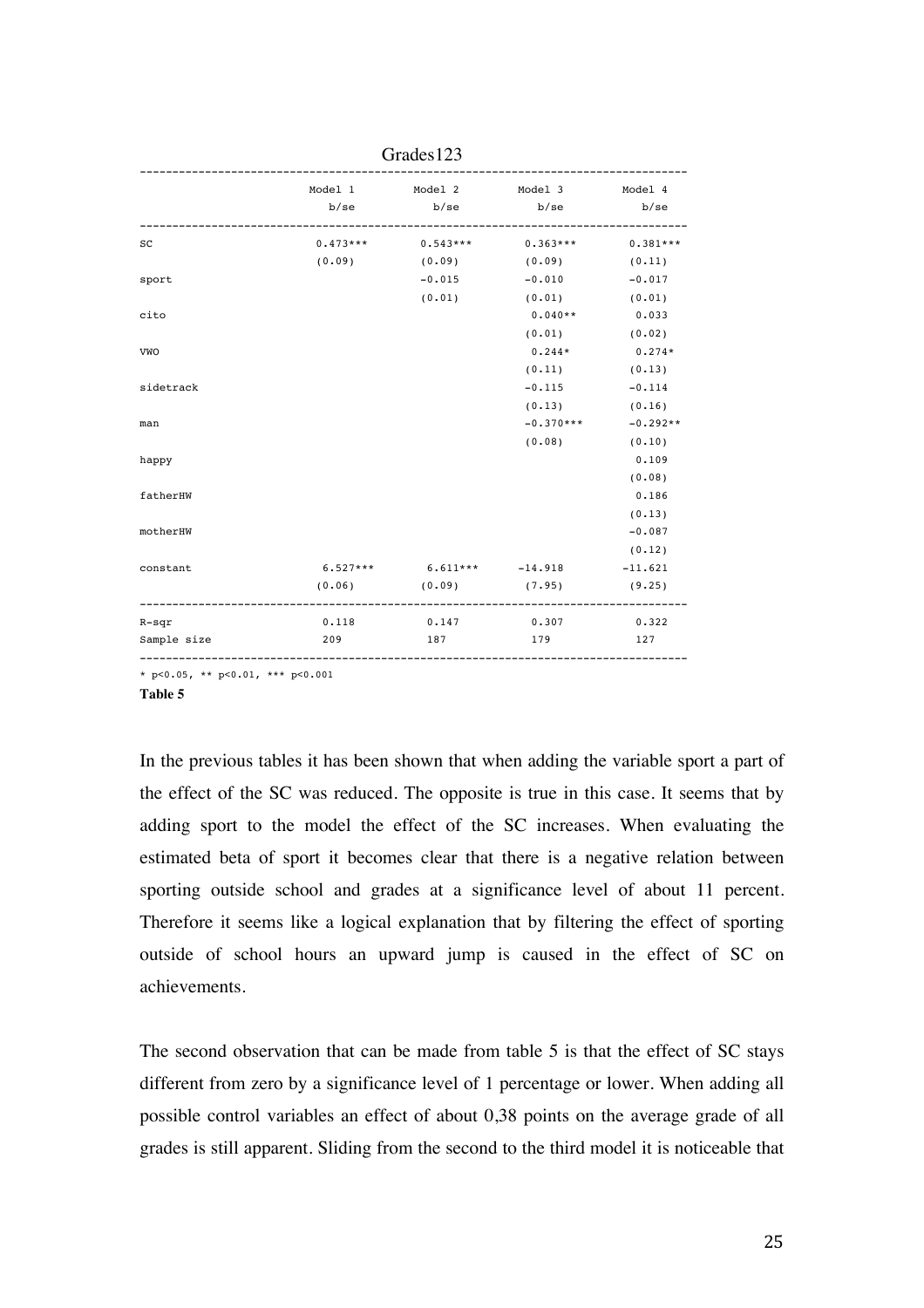CITO score and having VWO advice as expected overtake some of the effect of the SC and that by controlling for this a part of the selection bias is solved.

Model three shows that being from a male gender is negatively correlated with grades. Making it a valid control variable in case that man were overrepresented in the SC. However, from appendix 7 this does not seem to be the case because of the low correlation between gender and the SC. From the fourth model it seems like that parent education levels and having a particular OHQ grade did not correlate with academic achievements and therefore appear to be redundant.

In short, it seems like the third model gives the best estimate of the effect of the SC on grades, because it is more accurate then the fourth model (see difference in standard deviations and sample size) but still has the important control variables. Table 5 points out that there is strong evidence that indeed the SC has a positive influence on academic achievement when taken all the control variables into account. So what about the fourth and fifth graders with a SC background?

|             |       | Model 1 Model 2 Model 3 Model 4     |                   |          |
|-------------|-------|-------------------------------------|-------------------|----------|
|             |       | b/se b/se b/se                      |                   | b/se     |
| $_{\rm sc}$ |       | $-0.001$ 0.115 $-0.017$ $-0.182$    |                   |          |
|             |       | $(0.12)$ $(0.13)$ $(0.17)$ $(0.19)$ |                   |          |
| sport       |       | $-0.013$                            | $-0.003$          | 0.001    |
|             |       | (0.01)                              | $(0.01)$ $(0.01)$ |          |
| cito        |       |                                     | 0.013             | 0.014    |
|             |       |                                     | (0.01)            | (0.01)   |
| VWO         |       |                                     | 0.074             | 0.073    |
|             |       |                                     | (0.11)            | (0.11)   |
| sidetrack   |       |                                     | $-0.094$          | $-0.187$ |
|             |       |                                     | (0.13)            | (0.14)   |
| man         |       |                                     | $-0.140$          | $-0.206$ |
|             |       |                                     | (0.11)            | (0.12)   |
| happy       |       |                                     |                   | $0.186*$ |
|             |       |                                     |                   | (0.09)   |
| fatherHW    |       |                                     |                   | 0.137    |
|             |       |                                     |                   | (0.13)   |
| motherHW    |       |                                     |                   | $-0.002$ |
|             |       |                                     |                   | (0.11)   |
| constant    |       | $6.298***$ $6.443***$ $-0.753$      |                   | $-2.008$ |
|             |       | $(0.06)$ $(0.07)$ $(6.94)$          |                   | (7.41)   |
| $R$ -sqr    | 0.000 | $0.016$ $0.047$                     |                   | 0.108    |
| Sample size | 173   | 131                                 | 123               | 106      |
|             |       |                                     |                   |          |

Grades45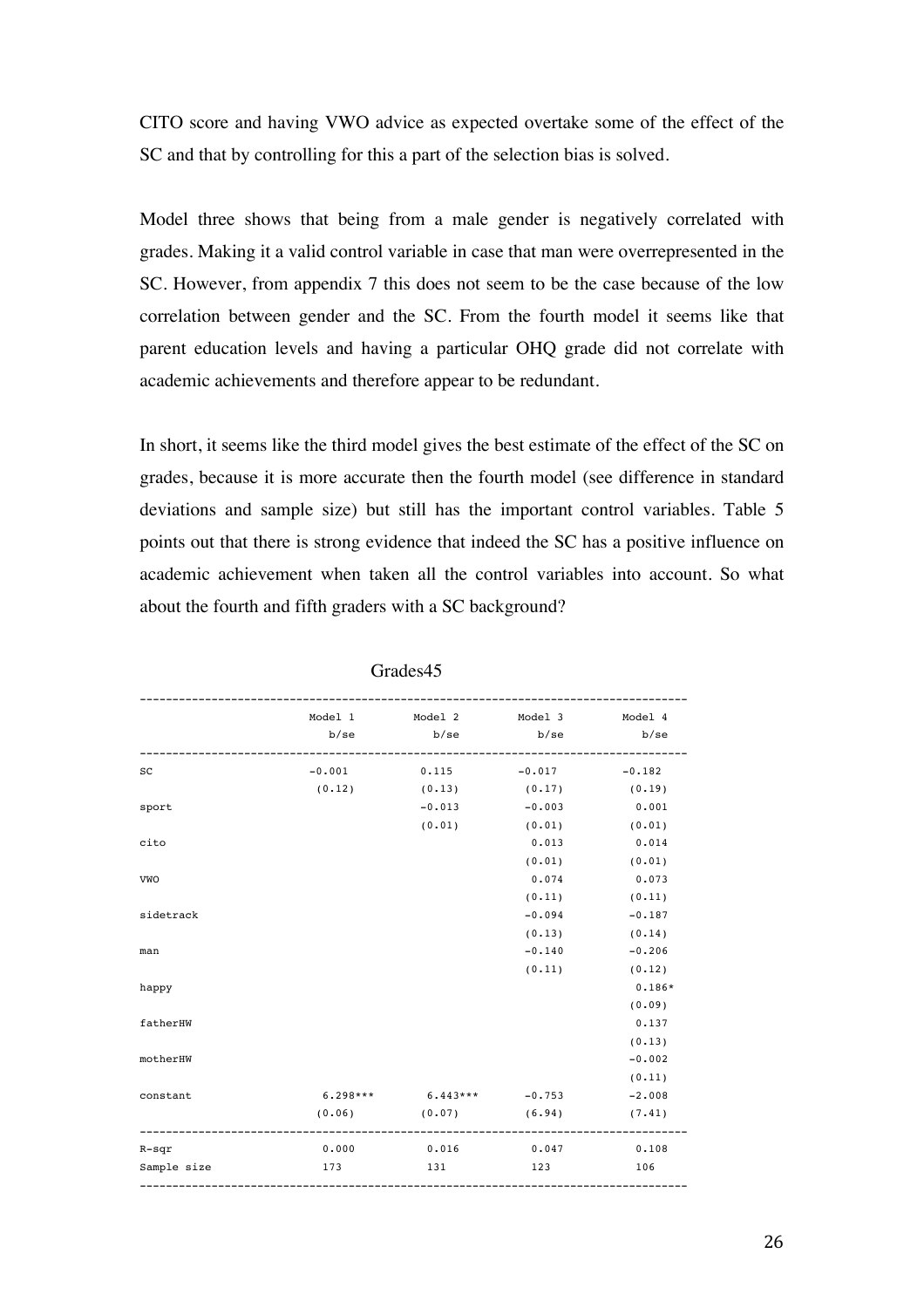#### \* p<0.05, \*\* p<0.01, \*\*\* p<0.001 **Table 6**

In contrast to the strong evidence found for students in the first, second and third grade there is no evidence regarding the effect of having a SC background on their achievements for fourth and fifth graders. Not even in the first model without control variables. Or in other words there is no evidence found to confirm the hypothesis that fourth and fifth graders with a SC background do better in school.

Outstanding is that in table 6 all control variables and the SC seems to be insignificant apart from having a particular OHQ grade (model four). As discussed in the literature review this measurement is correlated with a variety of psychological phenomena's.

Combing the results from table 5  $\&$  6 suggests that as long as students are in the SC there is a direct positive effect on their average grades. After they get redistributed over the fourth and fifth grades the effect is lost. Considering that the average grade in the first, second and third grade is about 6,7 with a standard deviation of about 0,667 an increase of 0,363 seems to be substantial.

## **6. Conclusion (discussion)**

The first finding is that students in the SC on average are closer to the optimal BMI in the first, second and third grades. However, this can still be caused by e.g. the amount spent on sporting apart from school. Further researching the matter led to the conclusion that when controlling for the selection bias that the BMI of the first, second and third graders is substantially decreased for students in the SC. Controlling for the amount of hours sporting apart from school hours seems to be the most important contributor.

Secondly, there is no evidence for an effect of the SC on the physiological well-being of the students in the first, second and third grades. On the contrary, a positive correlation was found between having an SC background and the physiological wellbeing of fourth and fifth graders. Although this result seems odd, a possible explanation could have to do something with different phases of puberty and its effect on the psychological well-being of students. Confirming this is the outstanding result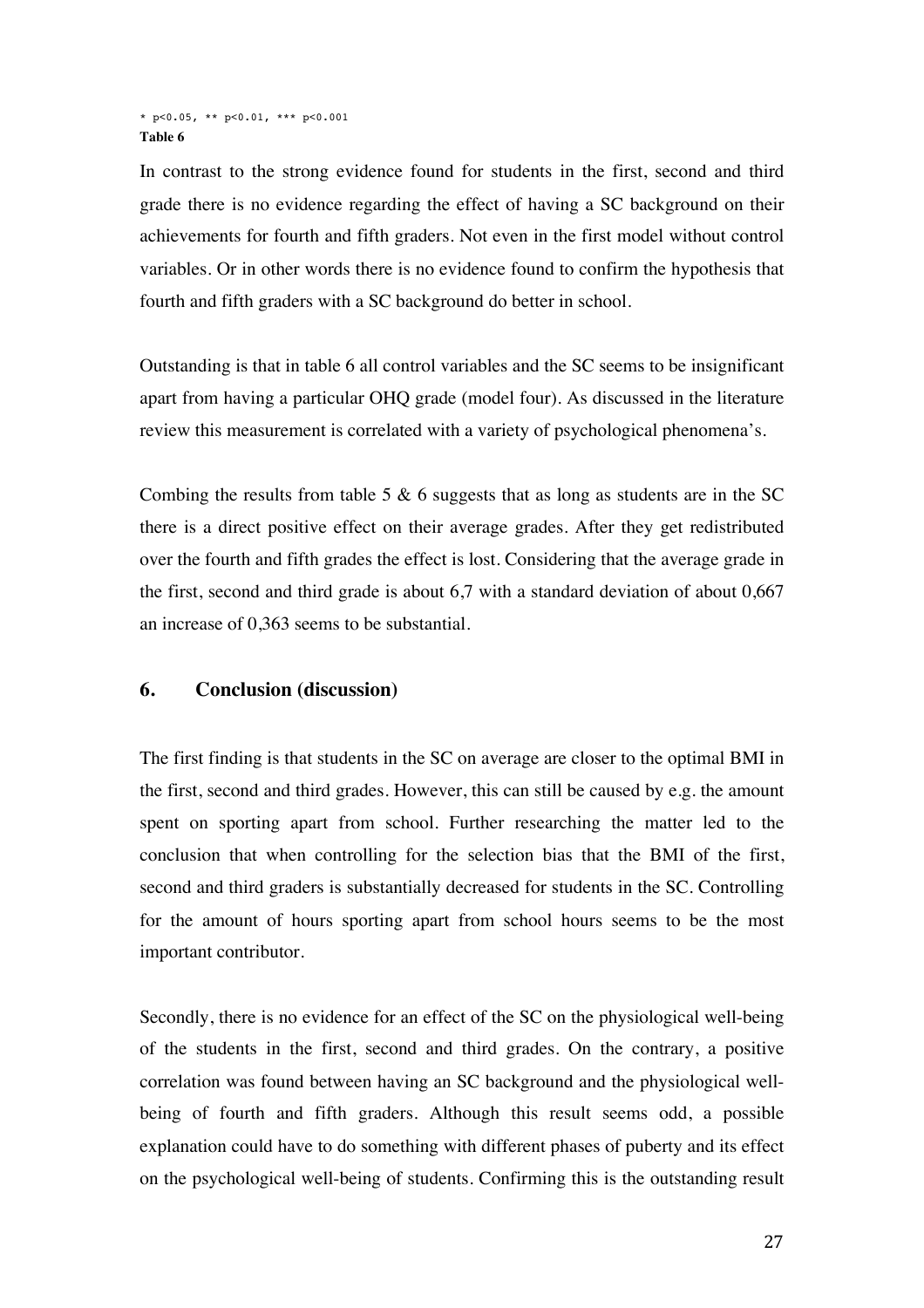from table 6 that grades from the OHQ seem to be positively correlated with achievements. Therefore it might be recommendable to further research the possible correlation between puberty, sport and OHQ.

Tables 5 & 6 suggest that there is a direct effect of the SC (first, second and third grade) on achievements but no effect on students from the fourth and fifth grade with a SC background. However, this should be interpreted carefully, because the research was limited to data concerning one school year. To find irrefutable evidence one should follow a particular class of students for six consecutive years because then a student is followed throughout its entire school career.

On a more general note it should be emphasised that the effects are not necessarily related to the physical part of the program as such, but could be a result of more enhanced social coherence in these SC's, or because of a joint purpose when training together or simply because of a sporting culture etc. Also one should not underestimate the effect of a highly motivated SC teacher team centralised around the concept of sporting together.

I would like to end this thesis by returning to the reasons why I started this research in the first place. As regards the St. Nicolaaslyceum's continuation of the SC, I would suggest that there is enough evidence that the SC has an important contribution for students concerning their health, well-being and achievements. This leads me to the second point, to recommend making the SC available for all students, or extend the availability of the SC. When controlling for the selection bias the positive effects are still standing. They are not caused by having a particular set of students but by being in an SC. This leads me to believe that it can also be successfully implemented for the regular VWO classes or on other tracks like HAVO and/or other schools.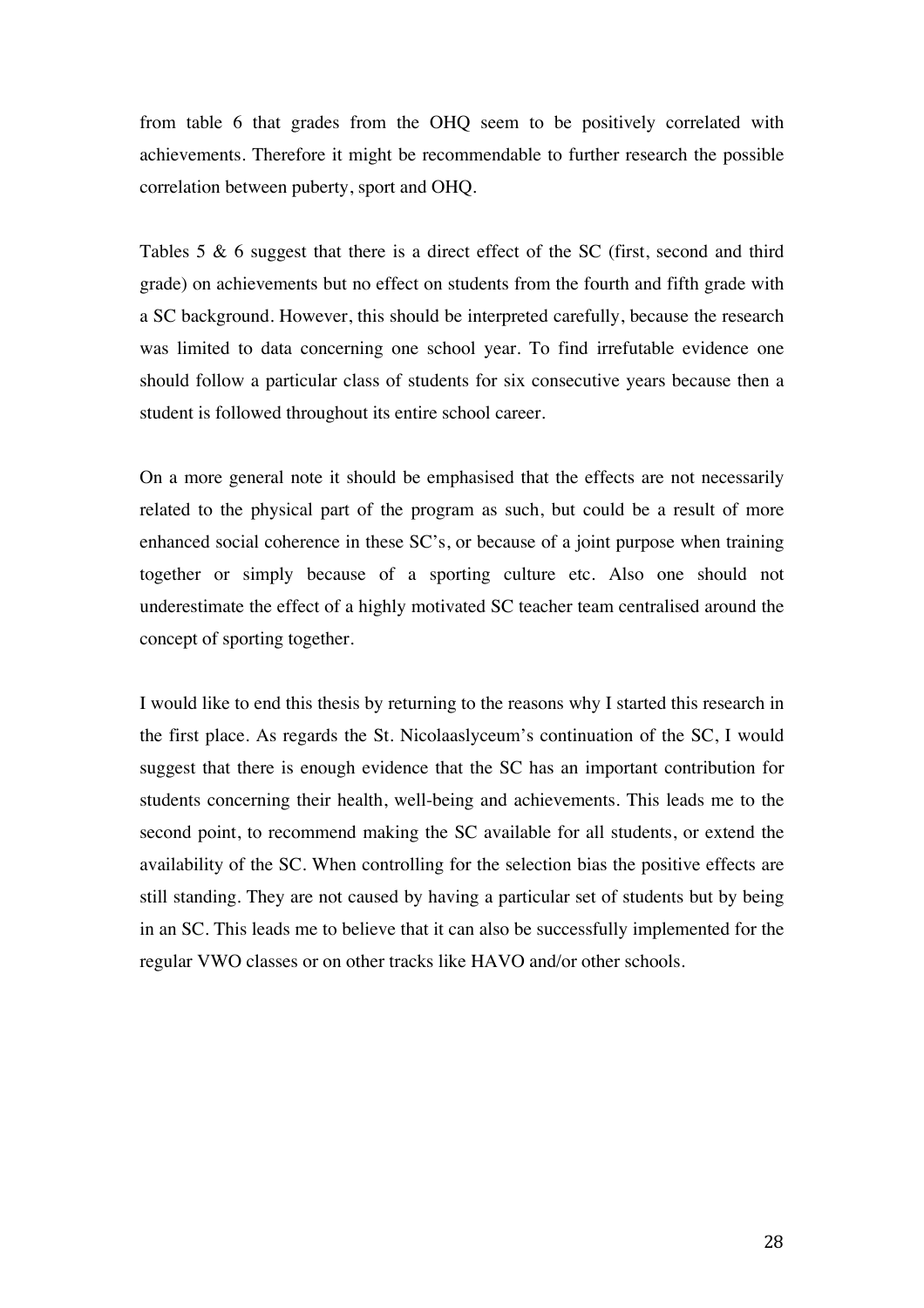#### **References**

- Ahamed, Y., Macdonald, H., Reed, K., Naylor, P., Liu-Ambrose, T., & Mckay, H. (2007). School-Based Physical Activity Does Not Compromise Children's Academic Performance. *Medicine & Science in Sports & Exercise*, *39*(2), 371-376.
- Baron-Cohen, S., Wheelwright, S., Hill, J., Raste, Y., & Plumb, I. (2001). The "Reading The Mind In The Eyes" Test Revised Version: A Study With Normal Adults, And Adults With Asperger Syndrome Or High-functioning Autism. *Journal of Child Psychology and Psychiatry*, *42*(2), 241-251.
- Budde, H., Voelcker-Rehage, C., Pietra $\tilde{A} \tilde{Y}$ yk-Kendziorra, S., Ribeiro, P., & Tidow, G. (2008). Acute Coordinative Exercise Improves Attentional Performance In Adolescents. *Neuroscience Letters*, *441*(2), 219-223.
- Cornelisse-Vermaat, J. R., Antonides, G., Ophem, J. A., & Brink, H. M. (2006). Body Mass Index, Perceived Health, And Happiness: Their Determinants And Structural Relationships. *Social Indicators Research*, *79*(1), 143-158.
- Cotman, C., & Berchtold, N. (2000). Exercise: a behavioral intervention to enhance brain health and plasticity. *Trends in neuroscience*, *25*(6), 201 - 295.
- Dweyer, T. (1979). community health studies. *Community Health Studies*, *3*(3), 196 202.
- Grolnick, W. S., & Slowiaczek, M. L. (1994). Parents' Involvement In Children's Schooling: A Multidimensional Conceptualization And Motivational Model. *Child Development*, *65*(1), 237.
- Hassmen, P. (2000). Physical Exercise And Psychological Well-Being: A Population Study In Finland. *Preventive Medicine*, *30*(1), 17-25.

Hawker, C. L. (2011). Physical Activity And Mental Well-being In Student Nurses.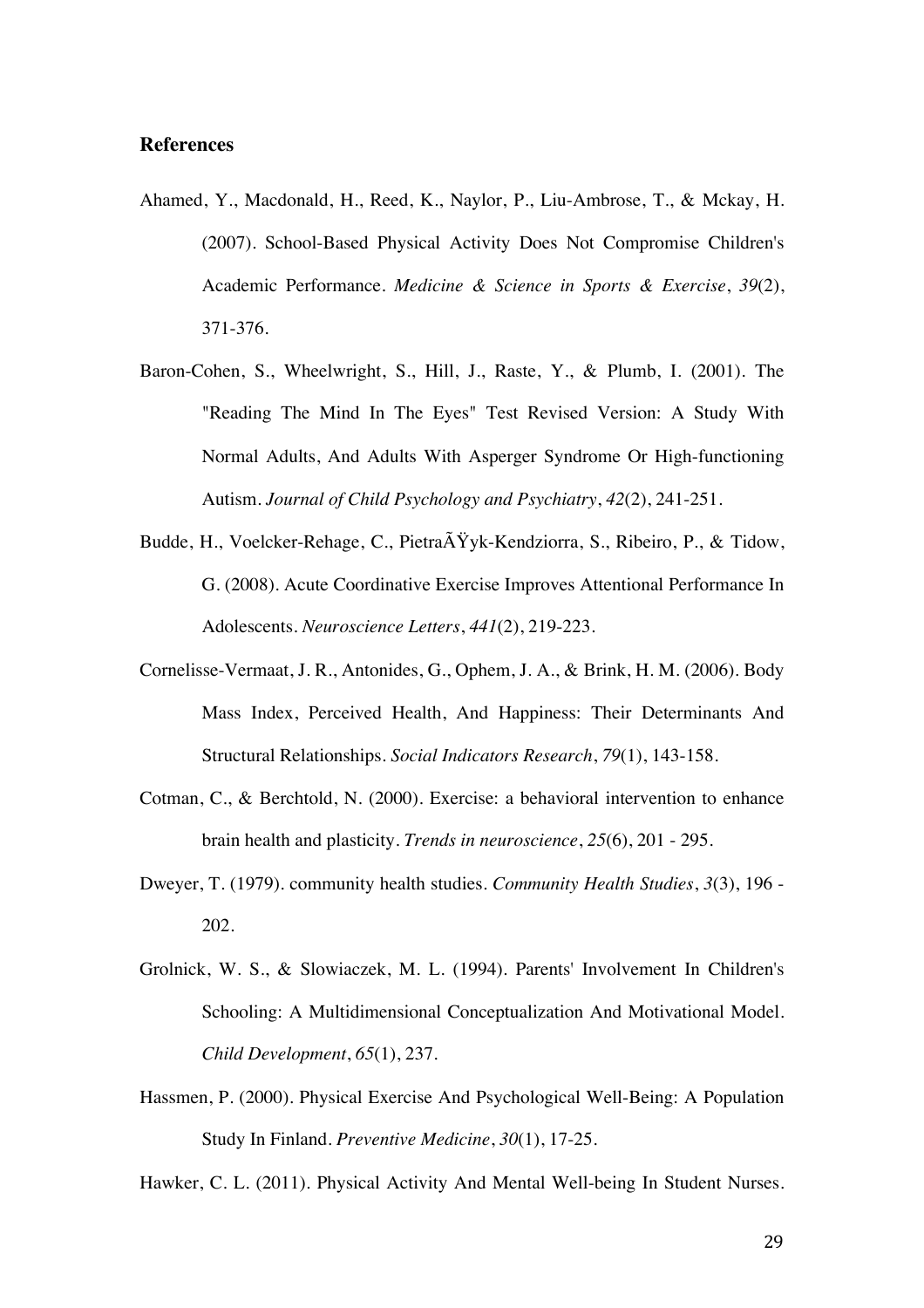*Nurse Education Today*, *32*, 325 - 331.

- Herholz, K., Buskies, W., Rist, M., Pawlik, G., Hollmann, W., & Heiss, W. D. (1987). Regional Cerebral Blood Flow In Man At Rest And During Exercise. *Journal of Neurology*, *234*(1), 9-13.
- Hillman, C., Pontifex, M., Raine, L., Castelli, D., Hall, E., & Kramer, A. (2009). The Effect Of Acute Treadmill Walking On Cognitive Control And Academic Achievement In Preadolescent Children. *Neuroscience*, *159*(3), 1044-1054.
- Hills, P., & Argyle, M. (2002). The Oxford Happiness Questionnaire: A Compact Scale For The Measurement Of Psychological Well-being. *Personality and Individual Differences*, *33*(7), 1073-1082.
- Hollar, D., Messiah, S. E., Lopez-Mitnik, G., Hollar, T. L., Almon, M., & Agatston, A. S. (2010). Effect of a two-year obesity prevention intervention on percentile changes in body mass index and academic performance in lowincome elementary school children. *American Journal of Public Health*, *100*(4), 646 - 653.
- Howie, E. K., & Pate, R. R. (2012). Physical activity and academic achievement in children: A historical perpective. *Journal of Sport and Health Science*, *1*, 160 - 169.
- Jeynes, W. H. (2003). A Meta-Analysis: The Effects of Parental Involvement on Minority Children's Academic Achievement. *Education and Urban Society*, *35*(2), 202 - 218.
- Keeley, T. J., & Fox, K. R. (2009). The impact of physical activity and fitness on academic achievement and cognitive performance in children. *International Review of Sport and Exercise Psychology*, *2*(2), 198 - 214.

Lamerz, A., Kuepper-Nybelen, J., Wehle, C., Bruning, N., Trost-Brinkhues, G.,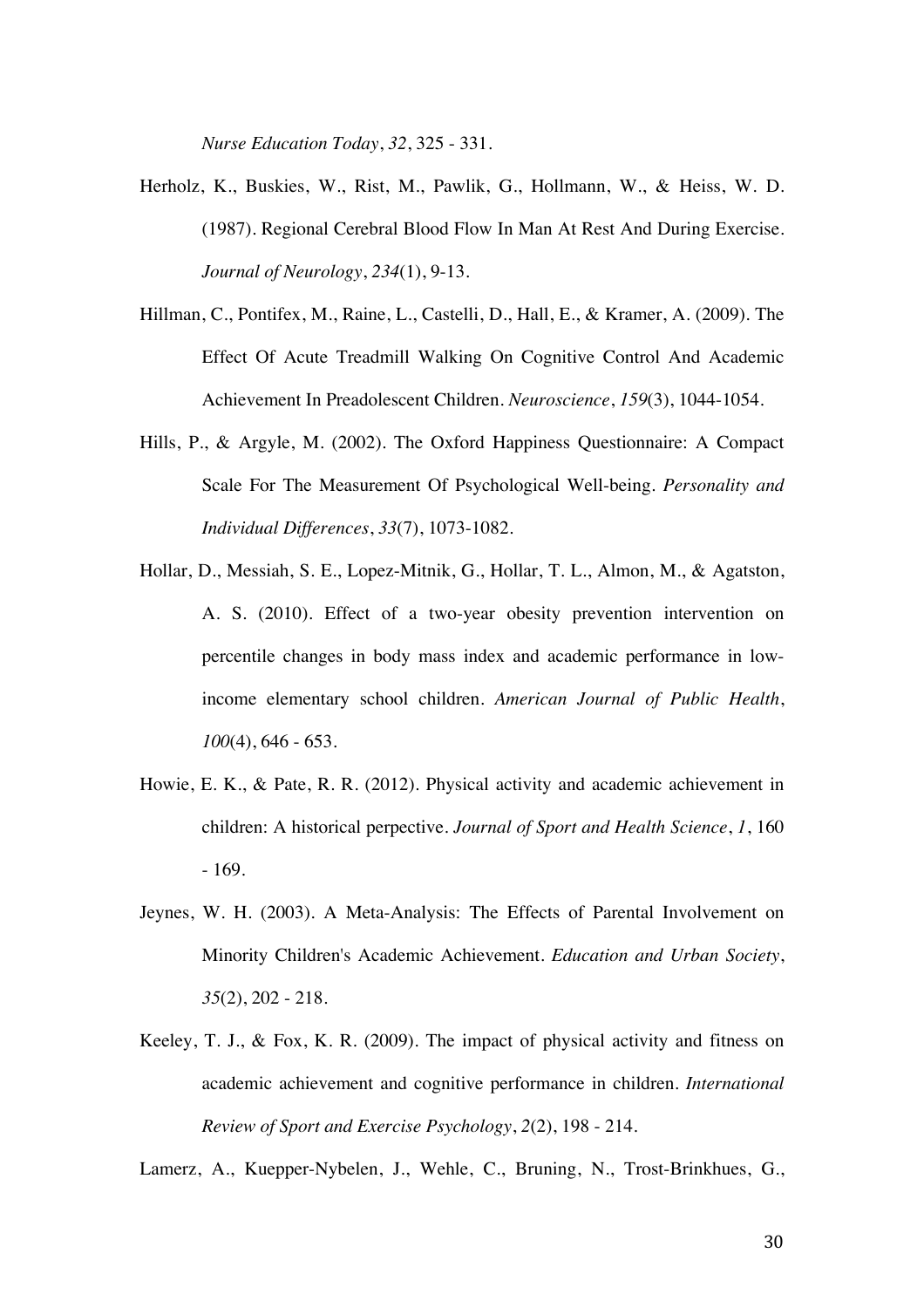Brenner, H., et al. (2005). Social Class, Parental Education, And Obesity Prevalence In A Study Of Six-year-old Children In Germany. *International Journal of Obesity*, *29*(4), 373-380.

- Laosa, L. M. (1982). School, Occupation, Culture, And Family: The Impact Of Parental Schooling On The Parent-child Relationship.. *Journal of Educational Psychology*, *74*(6), 791-827.
- Lidner, K. (2002). The physical activity participation -academic performance and the effect of banding. *Pediatric Exercise Science*, *14*, 155 - 169.
- Lidner, K. (2001). Exercise is positively related to adolescent's relationships and academics. *Med Sci Sports Exerc*, *13*, 225 - 237.
- Martin, K. (n.d.). Department of Sport and Recreation | Brain boost: Sport and physical activity enhance childrenâ€™s learning. *Department of Sport and Recreation | Home*. Retrieved August 11, 2013, from http://www.dsr.wa.gov.au/brain-boost-sport-and-physical-activity-enhancechildrens-learning
- McGrinnis, J., & Foege, W. (1993). Actual causes of deaths in the United States. *Journal of American Medical Association*, *270*(18), 2207 - 2222.
- Pate, R. R. (2004). Physical Activity Among Children Attending Preschools. *Pediatrics*, *114*(5), 1258-1263.
- Philipson, T. (2001). The World-wide Growth In Obesity: An Economic Research Agenda. *Health Economics*, *10*(1), 1-7.
- Sallis, J. F., McKenzie, T. L., Kolody, B., Lewis, M., Marshall, S., & Rosengard, P. (1999). Effects of Health-Related Physical Education on Academic Achievement: Project SPARK. *Research Quarterly for Exercise and Sport*, *70*(2), 127-134.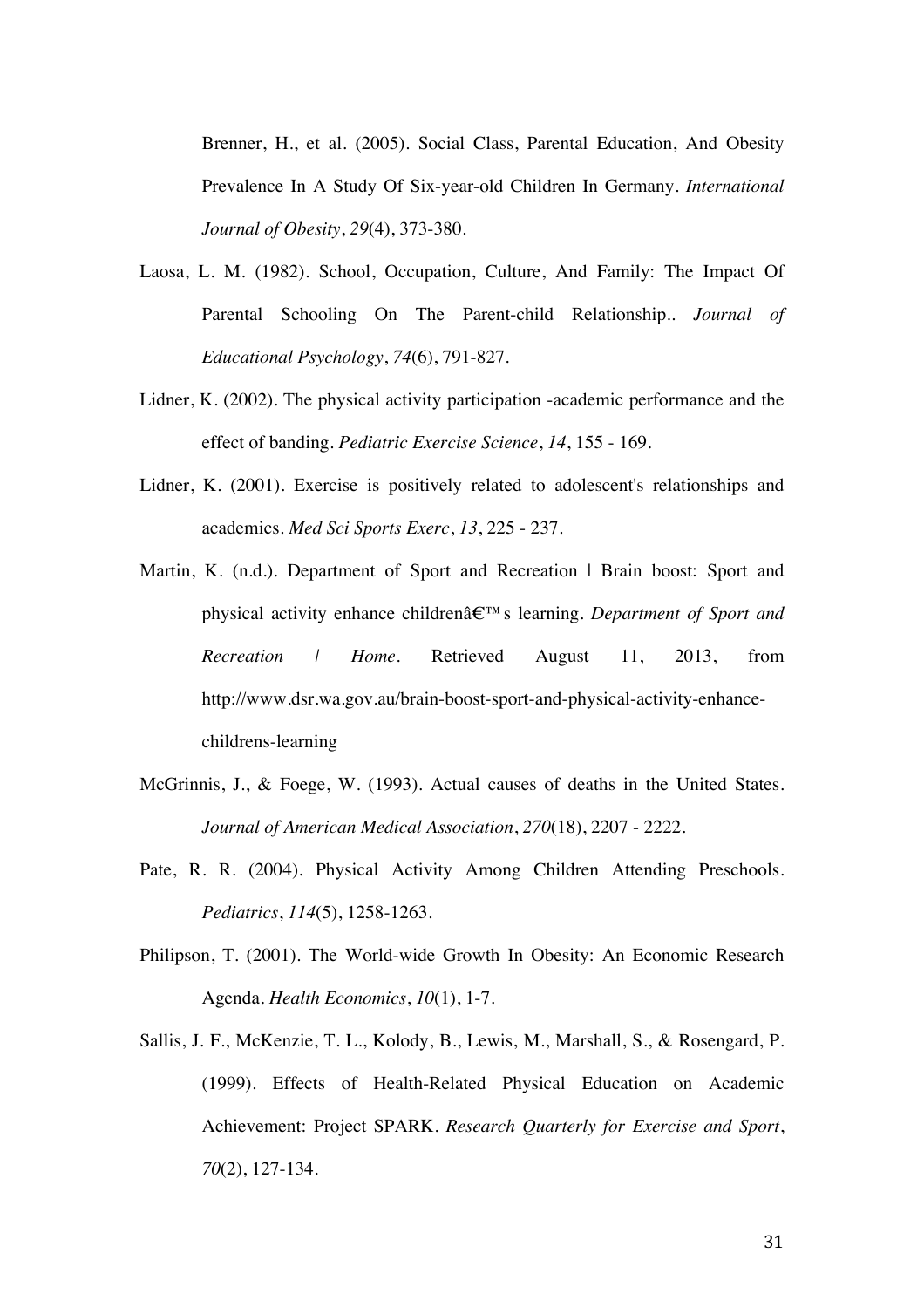- Shephard, R., Lavallee, H., Volle, M., & Barre, R. L. (1994). Academic skills and required physical education: The Trois Rivieres Experience.. *Canadian Association for Health, Physical Education, and Recreation Research Supplements*, *1*(1), 1 - 12.
- Stock, J. H., & Watson, M. W. (2012). *Introduction to econometrics* (3. ed., internat. global ed.). Boston, Mass. [u.a.: Pearson.
- Strong, W. B., Nixon, P. A., Must, A., Hergenroeder, A. C., Gutin, B., Dishman, R. K., et al. (2005). Evidence Based Physical Activity For School-age Youth. *The Journal of Pediatrics*, *146*(6), 732-737.
- Trost, S. (2003). Evaluating A Model Of Parental Influence On Youth Physical Activity. *American Journal of Preventive Medicine*, *25*(4), 277-282.
- Using the BMI-for-Age Growth Charts. (2009). *http://www.cdc.gov/nccdphp/dnpa/growthcharts/training/modules/module1/te xt/module1print.pdf.*. Retrieved November 8, 2013, from www.cdc.gov/nccdphp/dnpa/growthcharts/training/modules/module1/text/mo dule1print.pdf.
- Warburton, D. E. (2006). Health Benefits Of Physical Activity: The Evidence. *Canadian Medical Association Journal*, *174*(6), 801-809.
- Health Organization. (2000). Obesity: Preventing and Managing the Global Epidemic. *WHO Technical Report Series 984*, *1*(1), 1.
- den Hurk, K. v., Dommelen, P. v., Buuren, S. v., Verkerk, P. H., & HiraSing, R. A. (2007). Prevalence Of Overweight And Obesity In The Netherlands In 2003 Compared To 1980 And 1997. *Archives of Disease in Childhood*, *92*(11), 992-995.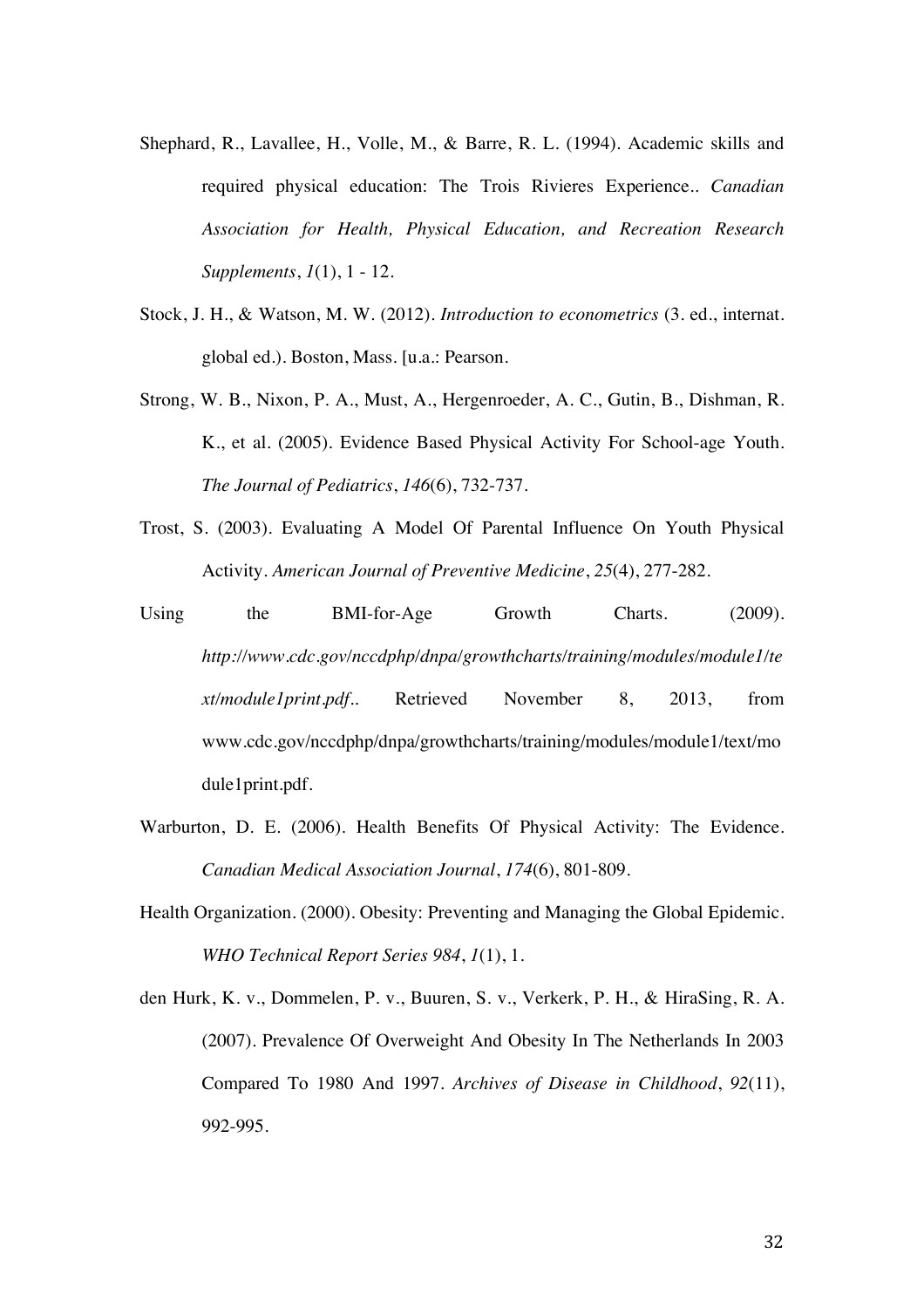# **Appendices**

## **Appendix 1:** *Social competence questionnaire example filled in by previous teacher*

 $\sim$ 

|                                                                                                                                                          | Ja  | Matig | Nee         |
|----------------------------------------------------------------------------------------------------------------------------------------------------------|-----|-------|-------------|
|                                                                                                                                                          |     |       |             |
| Is uw leerling betrokken bij zijn klasgenoten?                                                                                                           | ж.  |       |             |
| Is uw leerling hulpvaardig?                                                                                                                              | X   |       |             |
| Is uw leerling gericht op samenwerken (teamgericht)?                                                                                                     | X.  |       |             |
| Is uw leerling in staat goed te luisteren (niet alleen naar<br>leerkrachten maar ook naar medeleerlingen)?                                               | Х   |       |             |
| Is uw leerling in staat zelfstandig zijn grenzen te bewaken?                                                                                             | .X  |       |             |
| Kan uw leerling zelfstandig werken?                                                                                                                      | Х.  |       |             |
| Is uw leerling aanspreekbaar op zijn gedrag?                                                                                                             | .х. |       |             |
| Gaat uw leerling zorgvuldig om met zijn werk en zijn spullen?                                                                                            | Х.  |       |             |
| Neemt uw leerling wel eens initiatief in situaties waar<br>samenwerking wordt gevraagd? Met andere woorden, heeft hij<br>besef van verantwoordelijkheid. | X.  |       |             |
| Brengt uw leerling een opdracht die hij niet als plezierig<br>ervaart tot een goed einde?                                                                | Х.  |       |             |
| Heeft uw leerling een redelijk zelfbeeld?                                                                                                                | ×.  |       |             |
| Heeft uw leerling plezier in bewegen in het algemeen (is er<br>sprake van spelbeleving)?                                                                 |     |       | <b>DOM:</b> |
| Kan uw leerling omgaan met teamgenoten die volgens hem<br>over onvoldoende motorische vaardigheden beschikken?                                           |     |       |             |
| Is uw leerling lid van een sportvereniging.                                                                                                              |     |       | ---         |

Op de achterkant heeft u nog de mogelijkheid aanvullende informatie te geven. Uw toelichting<br>stellen wij zeer op prijs.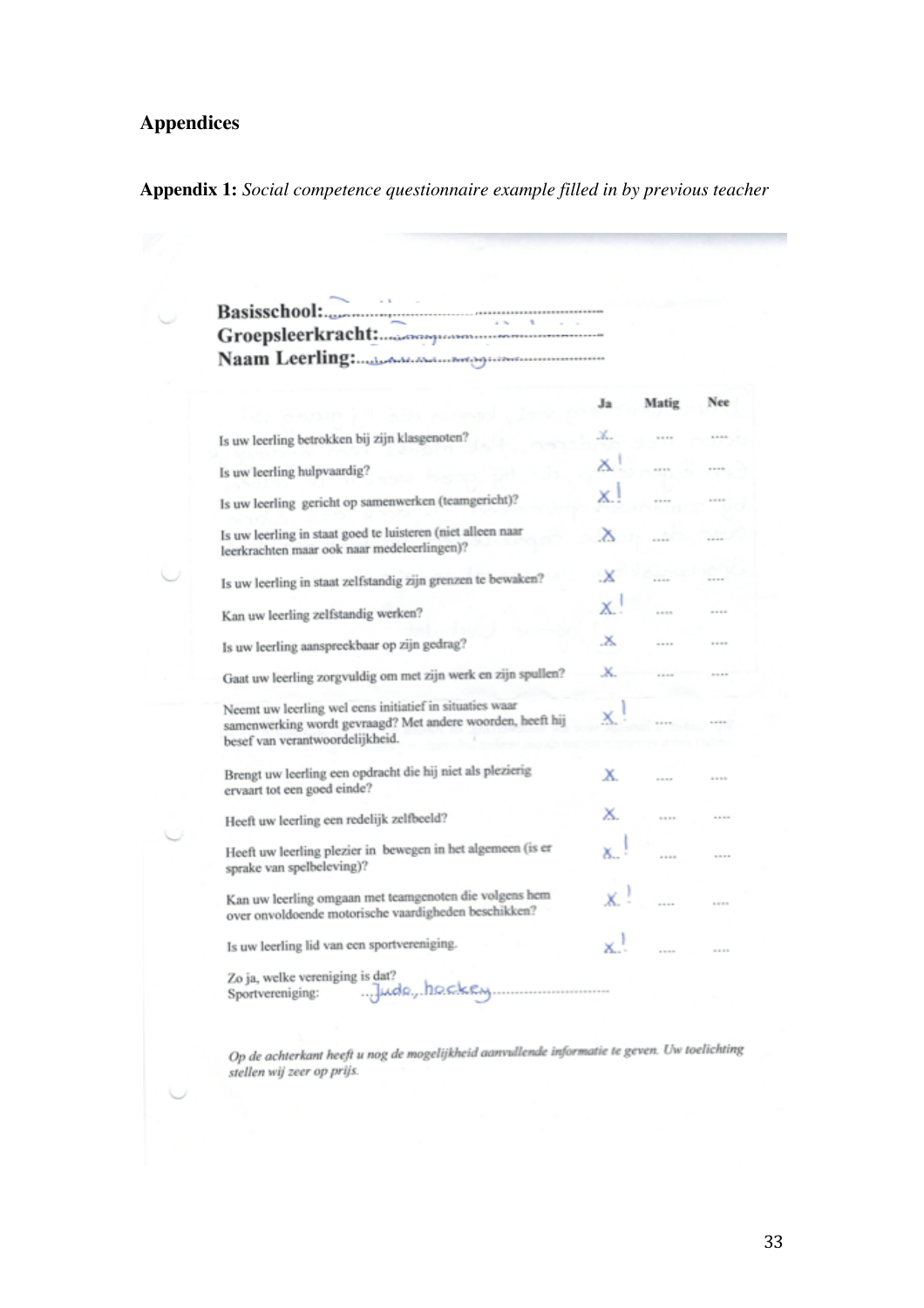## **Appendix 2:** *Social competence report*

Bijlage behorende bij rapport2



Naam:

#### Overzicht Persoonlijke Competenties Sportplustraject

Schooljaar 2012/2013

Beethovenplein 2<br>1077 WT<br>Amsterdam

020 644 51 51

sint@nicolaas.nl<br>www.nicolaas.nl

Competenties persoonlijke effectiviteit

|                    | Onvoldoende | Kan beter | Voldoende | Goed |
|--------------------|-------------|-----------|-----------|------|
| Zelfreflectie      | O           | O         | o         | O    |
| Luisteren          | Ö           | O         | Ö         | Ö    |
| Samenwerken        | O           | o         | ۰         | O    |
| Toepassen feedback | Ō           | Ō         | o         | Ö    |
| Sportiviteit       | O           | o         | Ö         | O    |

Competenties resultaatgerichtheid

|                           | Onvoldoende | Kan beter | Voldoende | Goed |
|---------------------------|-------------|-----------|-----------|------|
| Plannen en<br>organiseren | ö<br>×      | O         | O         | O    |
| Loyaliteit                | Ō           | O         | O         | O    |
| Doorzettingsvermogen      | Ö           | Ö         | $\circ$   | o    |
| <b>Initiatief</b>         | O           | O         | O         | O    |

Ouder/Verzorger:

J  $\ell$ 

Mentor:

N20<sub>lass</sub><br>Typeum gymnasium atheneum have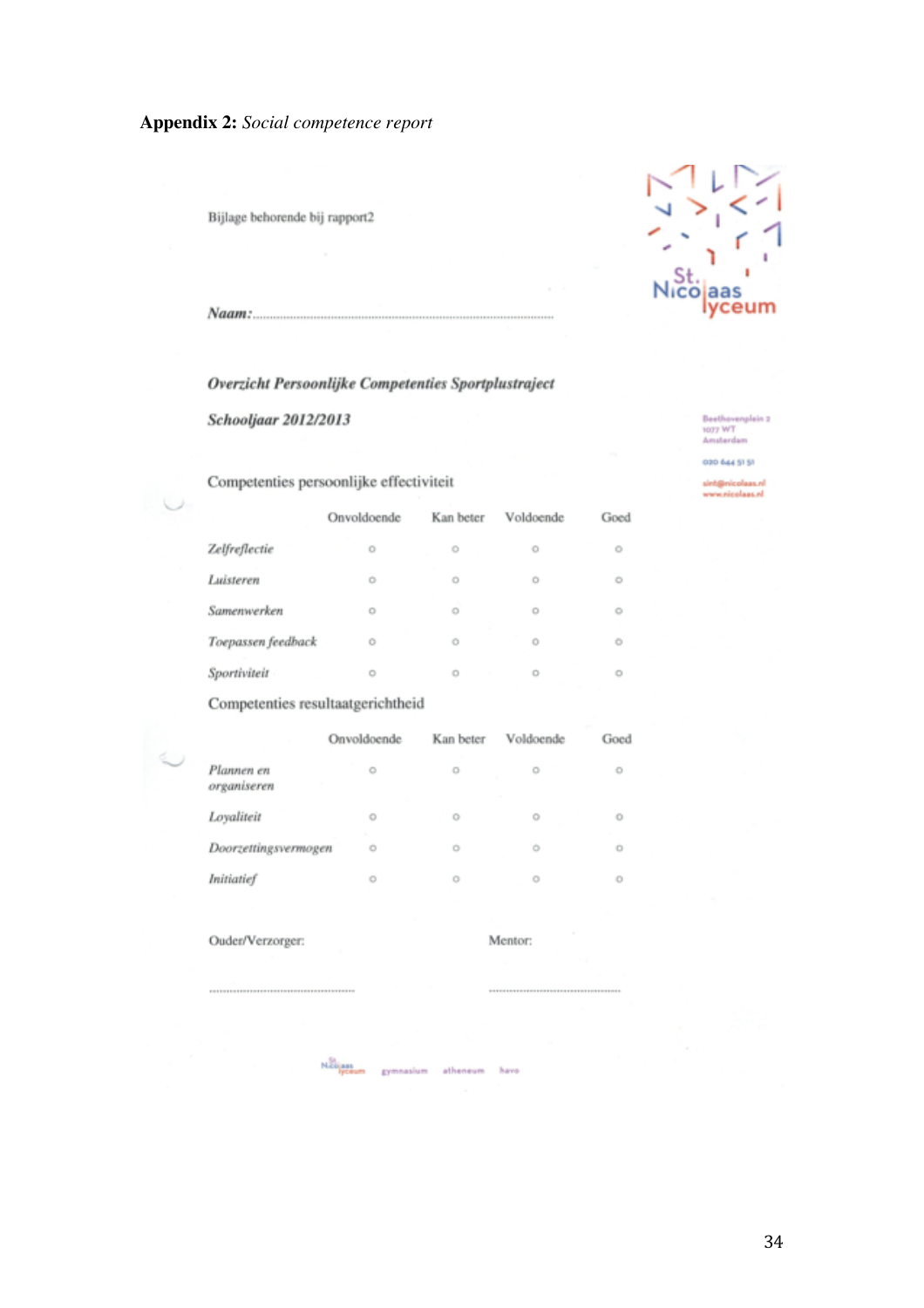## **Appendix 3:** *Oxford Happiness Questionnaire*

Dit was deel 1. In dit deel van de enquête vraag ik je om aan te geven hoe eens of oneens je bent met een<br>aantal stellingen op een schaal van 1 tot 7.

Let op: kies 1 als je het volledig oneens bent met de stelling en 7 als je het volledig eens bent met de stelling.

|                                                                                | <b>Oneens</b> |            |            |            |         |            | <b>Eens</b>      |
|--------------------------------------------------------------------------------|---------------|------------|------------|------------|---------|------------|------------------|
| Ik ben niet echt tevreden met wie ik ben                                       | 0             | O          | Ο          | $\bullet$  | Ο       | Ο          | $\bigcirc$       |
| Ik ben ontzettend geïnteresseerd in andere mensen                              | Ο             | O          | Ο          | Ο          | O       | $\bigcirc$ | O                |
| Ik vind het leven waardevol                                                    | Ο             | O          | О          | $\circ$    | О       | O          | $\bullet$        |
| Ik mag bijna iedereen graag                                                    | O             | $\circ$    | Ο          | $\odot$    | O       | $\bigcirc$ | $\circ$          |
| Ik word bijna nooit uitgerust wakker                                           | O             | $\circ$    | O          | $\bigcirc$ | O       | O          | $\circ$          |
| Ik ben niet bijzonder optimistisch over de toekomst                            | ◉             | O          | O          | $\circ$    | O       | O          | $\circ$          |
| Ik vind de meeste dingen amusant                                               | О             | O          | Ο          | Ο          | О       | O          | $\circ$          |
| Ik ben altijd toegewijd en betrokken                                           | Ο             | O          | Ο          | $\bigcirc$ | O       | Ο          | $\circ$          |
| Het leven is goed                                                              | Ο             | О          | О          | $\bigcirc$ | О       | O          | $\circ$          |
| Ik vind de wereld niet een goede plek                                          | О             | O          | O          | $\bigcirc$ | O       | $\bigcirc$ | $\left( \right)$ |
| Ik lach veel                                                                   | O             | $\circ$    | O          | $\odot$    | $\circ$ | $\circ$    | $\bigcirc$       |
| Ik ben tevreden over alles in mijn leven                                       | $\circ$       | $\circ$    | O          | $\bigcirc$ | O       | $\circ$    | $\bigcirc$       |
| Ik vind mezelf niet aantrekkelijk                                              | O             | $\circ$    | Ο          | O          | O       | O          | $\circ$          |
| Wat ik zou willen en wat ik heb gedaan tot nu toe is niet<br>gelijk aan elkaar | Ο             | Ο          | Ο          | O          | Ο       | O          | $\bigcirc$       |
| Ik ben erg gelukkig                                                            | $\circ$       | $\circ$    | O          | $\bullet$  | O       | $\circ$    | $\bigcirc$       |
| Ik zie schoonheid in sommige dingen                                            | O             | $\circ$    | Ο          | $\bigcirc$ | $\circ$ | $\circ$    | $\bigcirc$       |
| Ik heb altijd een opvrolijkend effect op anderen                               | $\bigcirc$    | $\circ$    | $\bullet$  | $\circ$    | $\circ$ | $\bigcirc$ | $\left( \right)$ |
| Ik heb niet genoeg tijd om alles te doen wat ik wil                            | $\circ$       | $\circ$    | O          | $\circ$    | O       | O          | $\bigcirc$       |
| Ik heb het gevoel dat ik niet in controle ben van mijn eigen<br>leven          | $\circ$       | O          | Ο          | O          | Ο       | Ο          | $\bigcirc$       |
| Ik heb het gevoel dat ik alles aan kan                                         | $\bigcirc$    | $\circ$    | $\circ$    | $\circ$    | O       | $\circ$    | $\bigcirc$       |
| Ik ben mentaal volledig alert                                                  | $\circ$       | $\circ$    | O          | O          | $\circ$ | $\circ$    | $\bigcirc$       |
| Ik voel me vaak vrolijk en opgetogen                                           | $\circ$       | $\circ$    | $\bigcirc$ | $\bigcirc$ | $\circ$ | O          | $\bigcirc$       |
| Ik vind het moeilijk beslissingen te maken                                     | $\circ$       | $\circ$    | $\bigcirc$ | $\circ$    | $\circ$ | $\circ$    | $\bigcirc$       |
| Ik heb niet echt een doel of bestemming in het leven                           | $\circ$       | O          | Ο          | Ο          | O       | O          | О                |
| Ik heb veel energie                                                            | О             | O          | О          | О          | O       | O          | О                |
| Ik heb over het algemeen een goede invloed op<br>gebeurtenissen                | Ο             | Ο          | O          | O          | O       | Ο          | Ο                |
| Ik heb geen plezier met andere mensen                                          | O             | $\bigcirc$ | Ο          | O          | O       | O          | $\bigcirc$       |
| Ik voel mij niet echt gezond                                                   | $\circ$       | O          | $\circ$    | $\circ$    | O       | $\circ$    | $\bigcirc$       |
| Ik heb niet echt blije herinneringen aan vroeger                               | O             | O          | O          | $\circ$    | O       | O          | О                |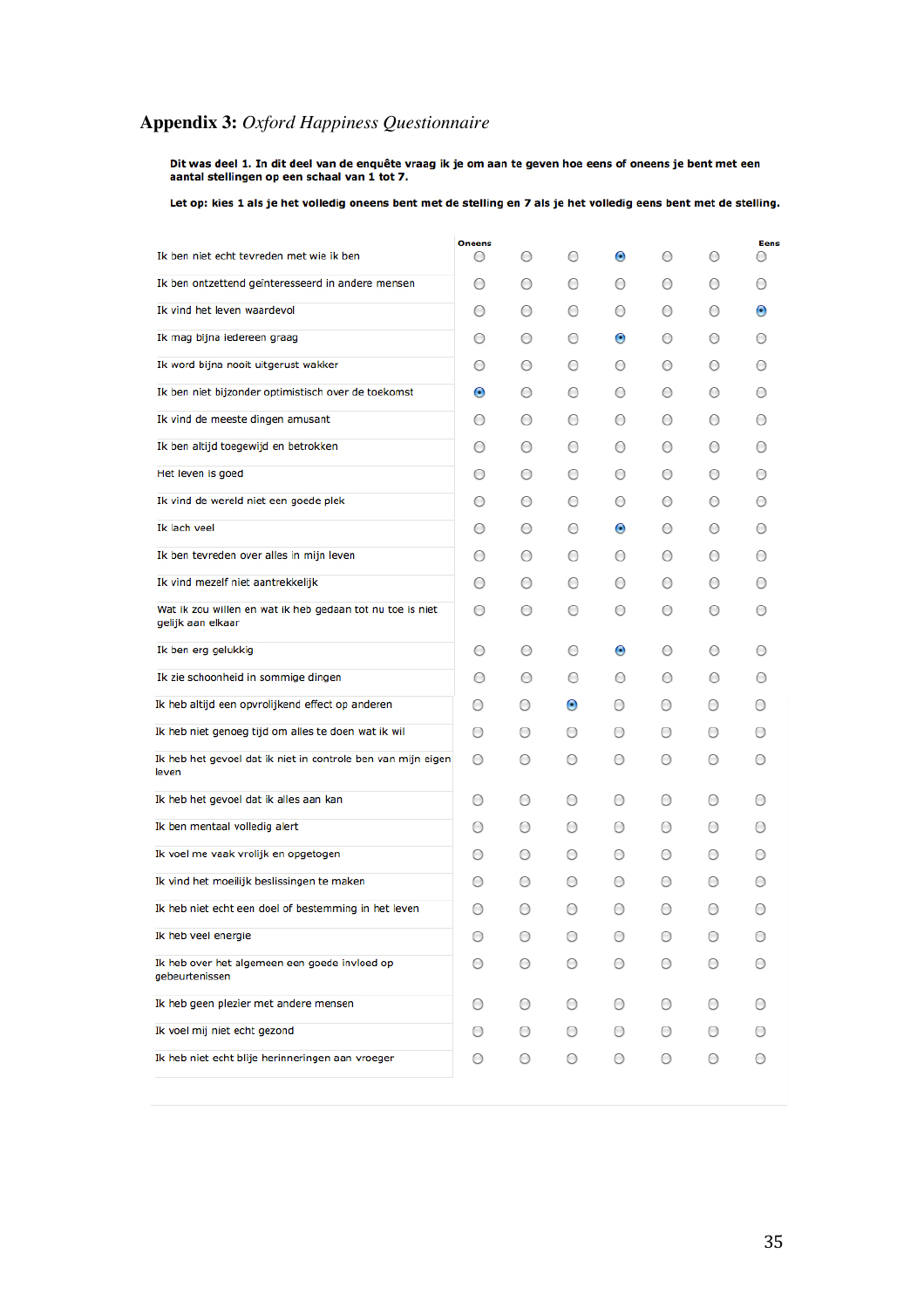## **Appendix 4:** *Example of one of the twenty-nine questions of "the EYE" test*

Dit is het einde van deel 2. In het laatste gedeelte zal je 29 foto's te zien krijgen van de ogen van<br>verschillende mensen. Het is de bedoeling dat jij één van de vier meerkeuzeantwoorden selecteert die<br>het beste de emotie



#### 25.

Kijk goed naar de foto hierboven en kies één van de vier antwoorden die het beste beschrijft wat deze persoon denkt of voelt\*

○Jaloezie OBang Oontspannen  $O$ Haat

## **Appendix 5:** *STATA output on "the EYE" test*

| . regress Sc123 SC, robust |                                                  |  |                                                                                                                               |  |  |
|----------------------------|--------------------------------------------------|--|-------------------------------------------------------------------------------------------------------------------------------|--|--|
| Linear regression          |                                                  |  | Number of $obs = 190$<br>$F(1, 188) = 0.09$<br>$Prob > F$ = 0.7653<br>$R$ -squared = $0.0005$<br>Root MSE $= 1.075$           |  |  |
|                            | Robust<br>-------------------------------------- |  | Sc123   Coef. Std. Err. t P> t  [95% Conf. Interval]                                                                          |  |  |
|                            |                                                  |  | $SC$   $-.0476286$ $.159319$ $-0.30$ $0.765$ $-.3619113$ $.2666542$<br>cons   7.235584 .1002357 72.19 0.000 7.037853 7.433315 |  |  |
| . regress Sc45 SC, robust  |                                                  |  |                                                                                                                               |  |  |
| Linear regression          |                                                  |  | Number of $obs = 134$<br>$F(1, 132) = 0.47$<br>$Prob > F$ = 0.4963<br>$R$ -squared = $0.0027$<br>Root MSE = $1.0626$          |  |  |
| Sc45                       | Robust                                           |  | Coef. Std. Err. $t$ P> t  [95% Conf. Interval]                                                                                |  |  |
| sc l                       |                                                  |  | $.1273576$ $.1866975$ $0.68$ $0.496$ $-.2419485$ $.4966637$                                                                   |  |  |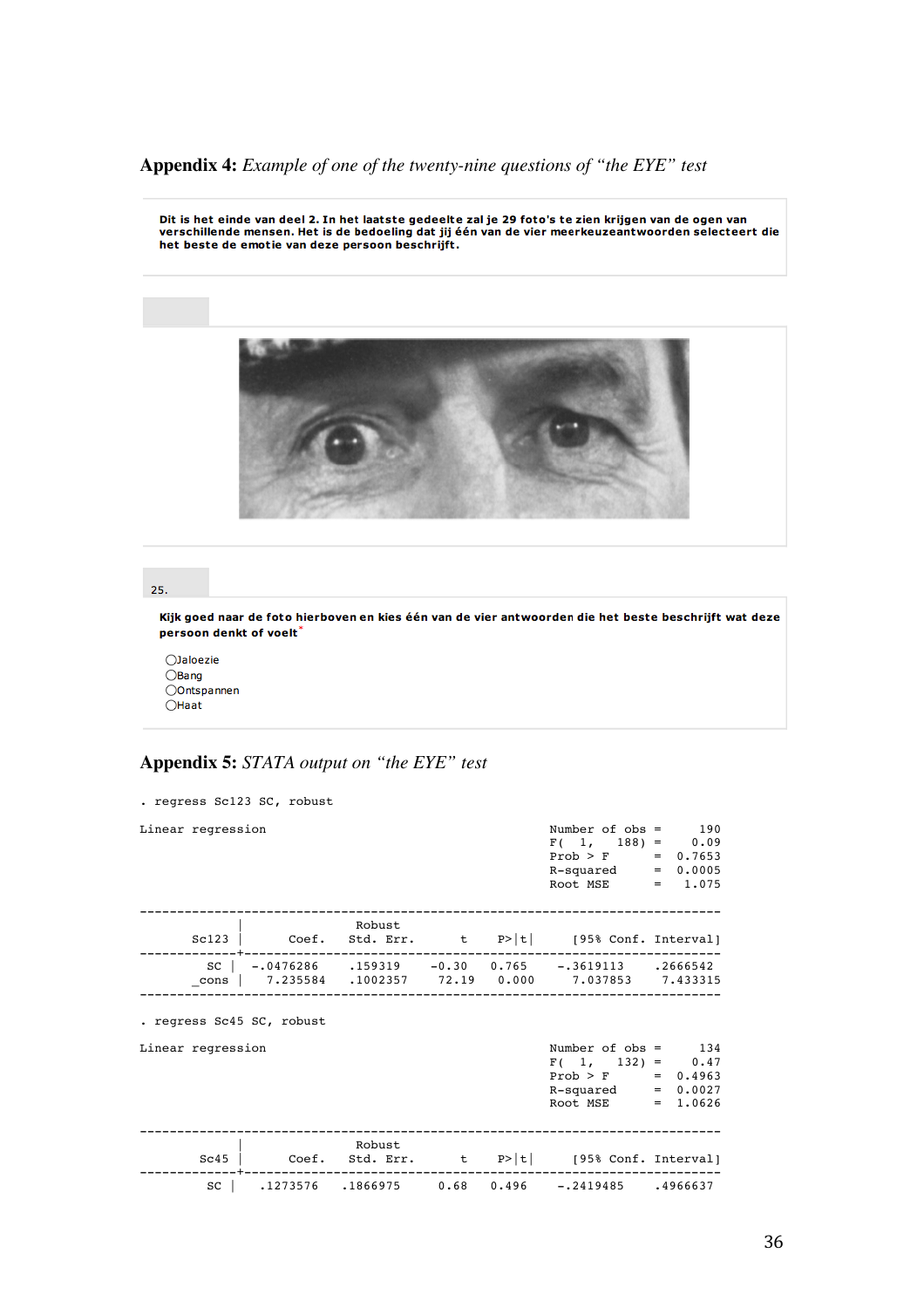#### **Appendix 6:** *Joint F-test (BMI123 model 3)*

. test cito grade VWO

 $(1)$  cito = 0  $(2)$  grade = 0  $(3)$  VWO = 0 F( 3,  $131$ ) = 1.93  $Prob > F = 0.1275$ 

#### **Appendix 7:** *Correlation test BMI123 (STATA output)*

. corr BMI123 SC sport cito VWO grade man happy fatherHW motherHW (obs=98)

| <b>BMI123</b> | SC        | sport     | cito   | VWO       | grade     | man       |        |                                             |
|---------------|-----------|-----------|--------|-----------|-----------|-----------|--------|---------------------------------------------|
| 1,0000        |           |           |        |           |           |           |        |                                             |
| $-0.2513$     | 1,0000    |           |        |           |           |           |        |                                             |
| $-0.1940$     | 0.2444    | 1,0000    |        |           |           |           |        |                                             |
| 0.0364        | 0.1975    | 0.1306    | 1,0000 |           |           |           |        |                                             |
| $-0.1066$     | $-0.2142$ | $-0.0061$ | 0.1424 | 1,0000    |           |           |        |                                             |
| $-0.2032$     | 0.2983    | $-0.1219$ | 0.2793 | 0.2526    | 1,0000    |           |        |                                             |
| 0.0405        | $-0.0863$ | 0.1567    | 0.1767 | 0.0107    | $-0.3264$ | 1,0000    |        |                                             |
| $-0.0467$     | 0.1566    | 0.1561    | 0.2274 | $-0.0832$ | 0.0949    | 0.0793    | 1,0000 |                                             |
| $-0.0526$     | 0.0457    | 0.0169    | 0.1695 | 0.0215    | 0.1647    | $-0.1558$ | 0.1213 |                                             |
| 0.0726        | 0.1492    | 0.0724    | 0.2418 | $-0.0992$ | $-0.0916$ | 0.0763    | 0.1731 | 1,0000                                      |
|               |           |           |        |           |           |           |        | happy fatherHW motherHW<br>1,0000<br>0.1500 |

**Appendix 8:** *Joint F-test (OHQ123, model 2)*

. test SC sport

 $(1) SC = 0$  $(2)$  sport = 0

> F( 2,  $182$ ) = 4.47  $Prob > F = 0.0127$

**Appendix 9:** *Joint F-test (OHQ123, model 3)*

. test SC sport

 $(1) SC = 0$  $(2)$  sport = 0 F( 2,  $174$ ) = 3.46  $Prob > F = 0.0335$ 

**Appendix 10:** *Joint F-test (OHQ123, model 4)*